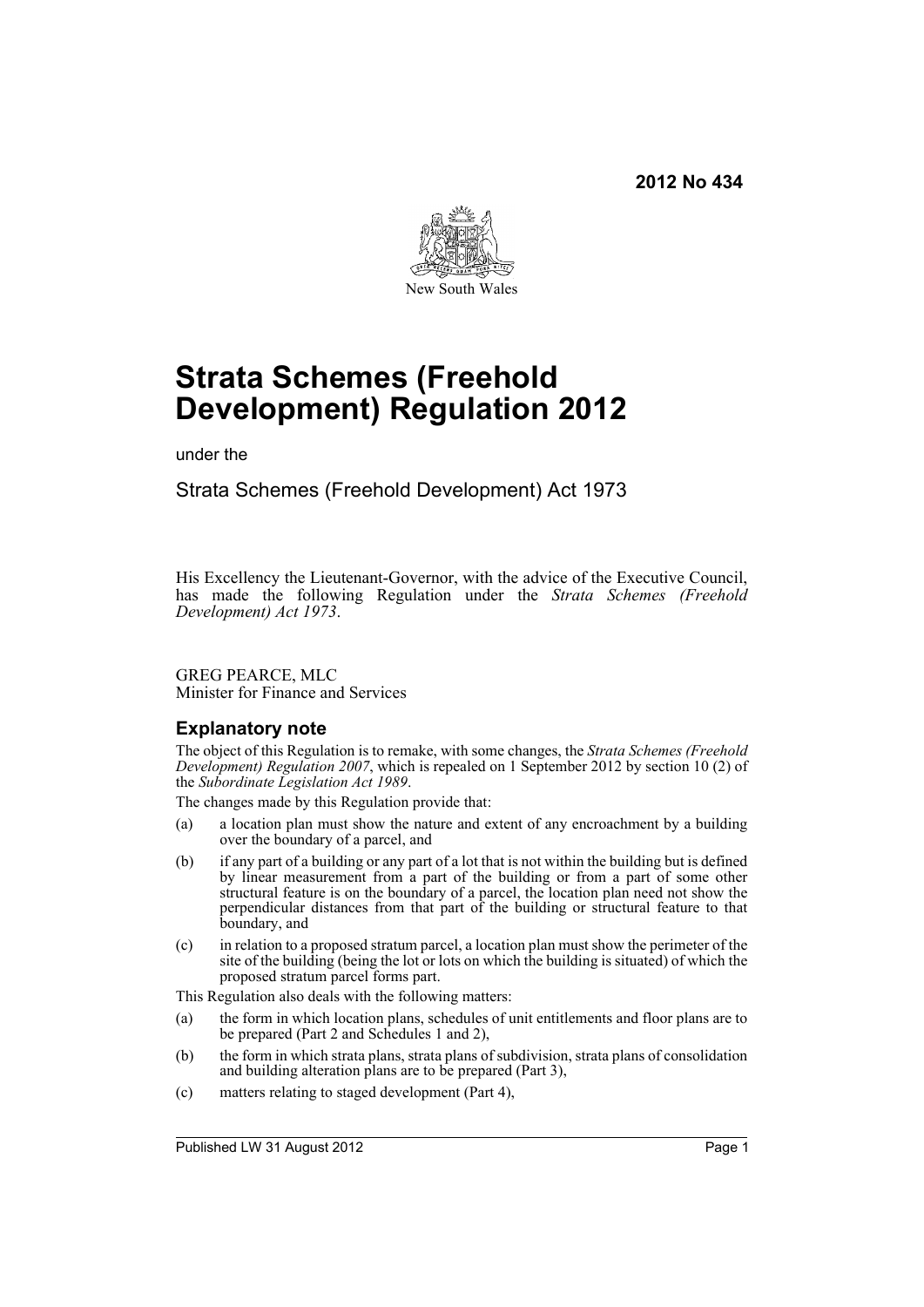Strata Schemes (Freehold Development) Regulation 2012

Explanatory note

- (d) administration sheets (Part 5 and Schedules 3 and 4),
- (e) miscellaneous matters, including lodgment of documents by hand and electronically, and fees payable to the Registrar-General in connection with the lodgment, examination, copying and issue of documents (Part 6 and Schedules 5 and 6),
- (f) other matters of a formal or ancillary nature (Part 1).

This Regulation is made under the *Strata Schemes (Freehold Development) Act 1973*, including sections 8, 37, 37C, 49 and 158 (the general regulation-making power).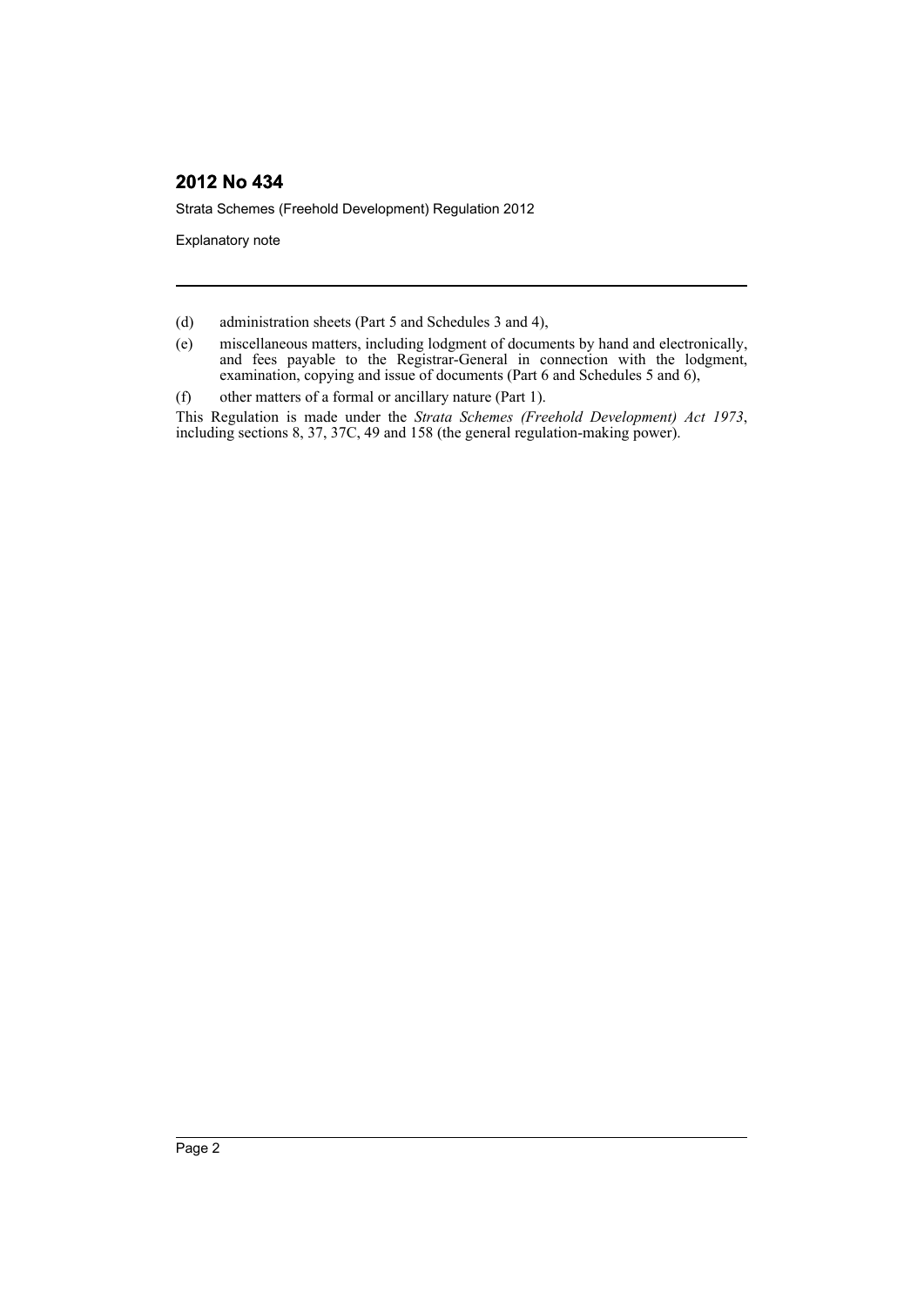Strata Schemes (Freehold Development) Regulation 2012

# **Contents**

|        |                |                                                                                                               | Page                  |
|--------|----------------|---------------------------------------------------------------------------------------------------------------|-----------------------|
| Part 1 |                | Preliminary                                                                                                   |                       |
|        | 1              | Name of Regulation                                                                                            | 5                     |
|        | $\overline{2}$ | Commencement                                                                                                  | 5                     |
|        | 3              | Definitions                                                                                                   | 5                     |
|        | 4              | Application of other instruments                                                                              | 6                     |
| Part 2 |                | Location plans, schedules of unit entitlement<br>and floor plans                                              |                       |
|        | 5              | Location plans                                                                                                | 7                     |
|        | 6              | Schedules of unit entitlement                                                                                 | 8                     |
|        | $\overline{7}$ | Floor plans                                                                                                   | 9                     |
| Part 3 |                | Strata plans, strata plans of subdivision,<br>strata plans of consolidation and building<br>alteration plans  |                       |
|        | 8              | Strata plans                                                                                                  | 11                    |
|        | 9              | Strata plans of subdivision                                                                                   | 11                    |
|        | 10<br>11       | Strata plans of consolidation                                                                                 | 11<br>12 <sup>2</sup> |
|        | 12             | Building alteration plans<br>Alteration of plans lodged by hand                                               | 12                    |
|        | 13             | Alteration of plans lodged electronically                                                                     | 13                    |
| Part 4 |                | <b>Staged development</b>                                                                                     |                       |
|        | 14             | Strata development contracts                                                                                  | 14                    |
|        | 15             | Execution by developer on behalf of body corporate                                                            | 15                    |
|        | 16             | Notices relating to development concerns                                                                      | 15                    |
|        | 17             | Insurance for vertical staged development                                                                     | 15                    |
| Part 5 |                | <b>Administration sheets</b>                                                                                  |                       |
|        | 18             | Content of the administration sheet                                                                           | 17                    |
|        | 19             | Lodgment of an administration sheet                                                                           | 17                    |
|        | 20             | Refusal to accept an administration sheet                                                                     | 17                    |
|        | 21             | Registration of an administration sheet                                                                       | 17                    |
| Part 6 |                | <b>Miscellaneous</b>                                                                                          |                       |
|        | 22             | Notations relating to easements, profits à prendre,<br>restrictions on the use of land and positive covenants | 18                    |
|        | 23             | Indication of creation of easement                                                                            | 18                    |
|        |                |                                                                                                               |                       |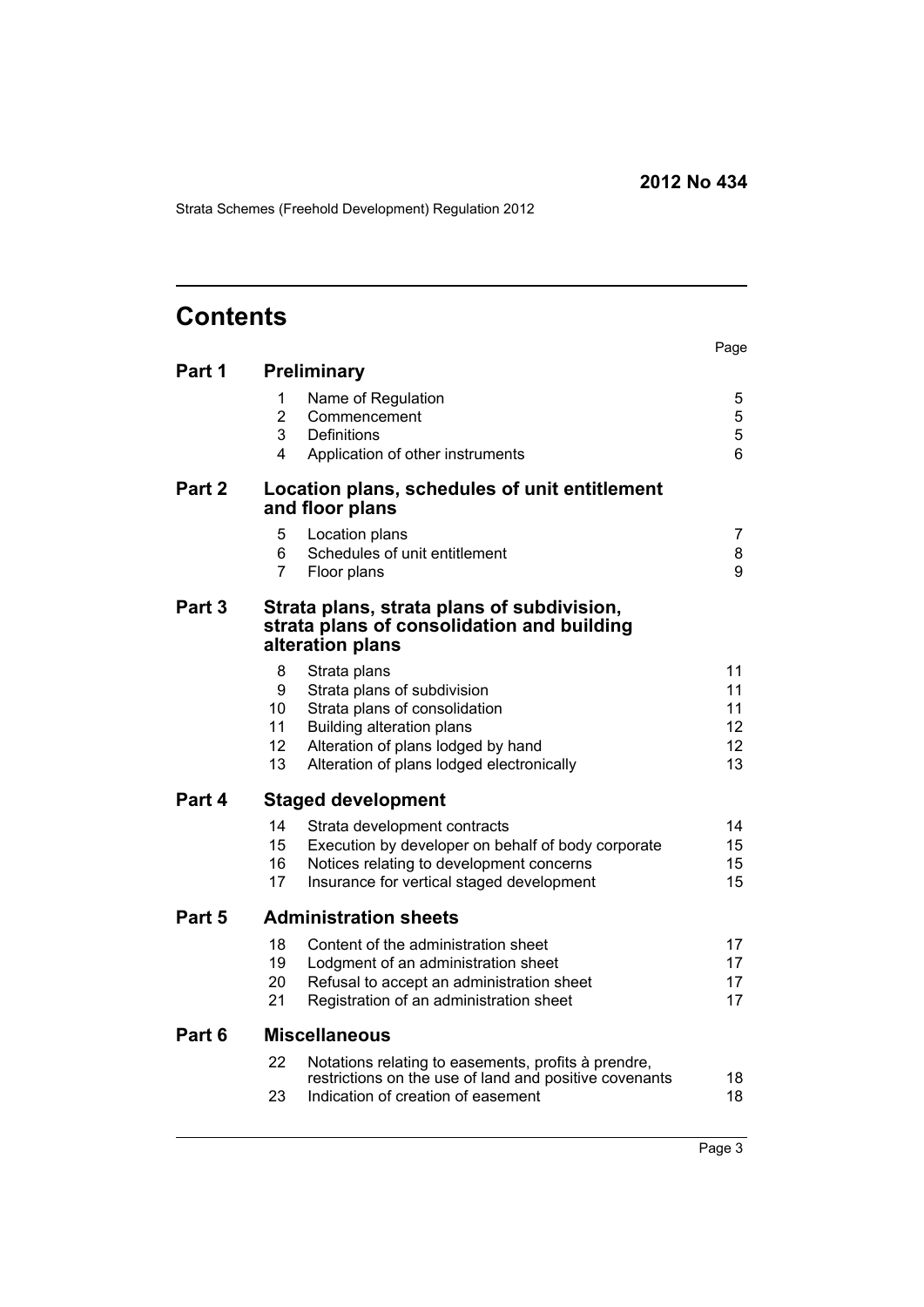Strata Schemes (Freehold Development) Regulation 2012

**Contents** 

|                                 |                                                                                         | Page |
|---------------------------------|-----------------------------------------------------------------------------------------|------|
| 24                              | Indication of release of easement                                                       | 19   |
| 25                              | Lodgment of plans by hand                                                               | 19   |
| 26                              | Lodgment of plans electronically                                                        | 20   |
| 27                              | Lodgment of other documents electronically                                              | 21   |
| 28                              | Councils' strata certificates and notices                                               | 22   |
| 29                              | Accredited certifier certificates                                                       | 22   |
| 30                              | Inspection required prior to issuing a strata<br>certificate                            | 23   |
| 31                              | Body corporate certificates                                                             | 23   |
| 32                              | Category 1 fire safety provisions                                                       | 24   |
| 33                              | Periods for retention of documents                                                      | 24   |
| 34                              | Fees                                                                                    | 24   |
| 35                              | Saving                                                                                  | 24   |
| Schedule 1<br><b>Schedule 2</b> | Requirements for plans lodged by hand<br><b>Requirements for plans lodged</b>           | 25   |
|                                 | electronically                                                                          | 29   |
| <b>Schedule 3</b><br>Schedule 4 | <b>Requirements for administration sheet</b><br>Requirements for lodging administration | 33   |
|                                 | sheet electronically                                                                    | 35   |
| <b>Schedule 5</b>               | Requirements for lodging other                                                          |      |
|                                 | documents electronically                                                                | 36   |
| Schedule 6                      | Fees                                                                                    | 37   |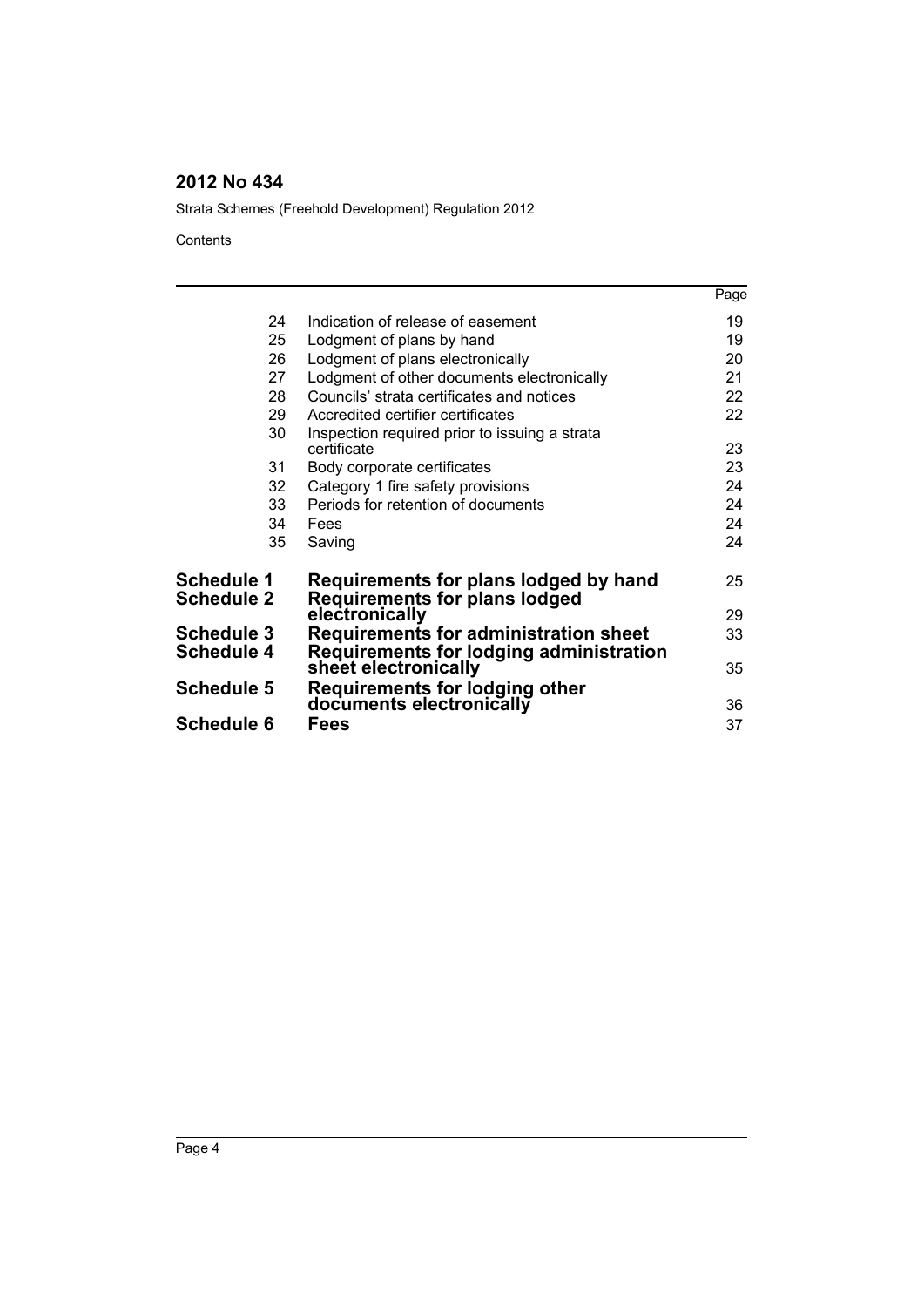|                                                       | 2012 No 434 |
|-------------------------------------------------------|-------------|
| Strata Schemes (Freehold Development) Regulation 2012 | Clause 1    |
| Preliminary                                           | Part 1      |

# **Strata Schemes (Freehold Development) Regulation 2012**

under the

Strata Schemes (Freehold Development) Act 1973

# <span id="page-4-1"></span><span id="page-4-0"></span>**Part 1 Preliminary**

#### **1 Name of Regulation**

This Regulation is the *Strata Schemes (Freehold Development) Regulation 2012*.

#### <span id="page-4-2"></span>**2 Commencement**

This Regulation commences on 1 September 2012 and is required to be published on the NSW legislation website.

**Note.** This Regulation replaces the *Strata Schemes (Freehold Development) Regulation 2007* which is repealed on 1 September 2012 by section 10 (2) of the *Subordinate Legislation Act 1989*.

#### <span id="page-4-3"></span>**3 Definitions**

(1) In this Regulation:

*administration sheet*, in relation to a plan, means the separate document, in the approved form, required to be lodged with the plan under Division 1 of Part 2 of the Act.

*plan* means a plan lodged in the office of the Registrar-General for registration as a strata plan, a strata plan of subdivision, a strata plan of consolidation or a building alteration plan.

*section 88B instrument* means an instrument of a kind that:

- (a) under clause 23, is required to accompany a plan that creates an easement, profit à prendre, restriction or positive covenant, or
- (b) under clause 24, is required to accompany a plan that releases an easement or profit à prendre,

under section 88B of the *Conveyancing Act 1919*.

*the Act* means the *Strata Schemes (Freehold Development) Act 1973*.

**Note.** Section 3 (1) of the *Real Property Act 1900* defines *approved form* as a form approved by the Registrar-General for the purposes of the provision of the *Real Property Act 1900* or any other Act in relation to which the expression is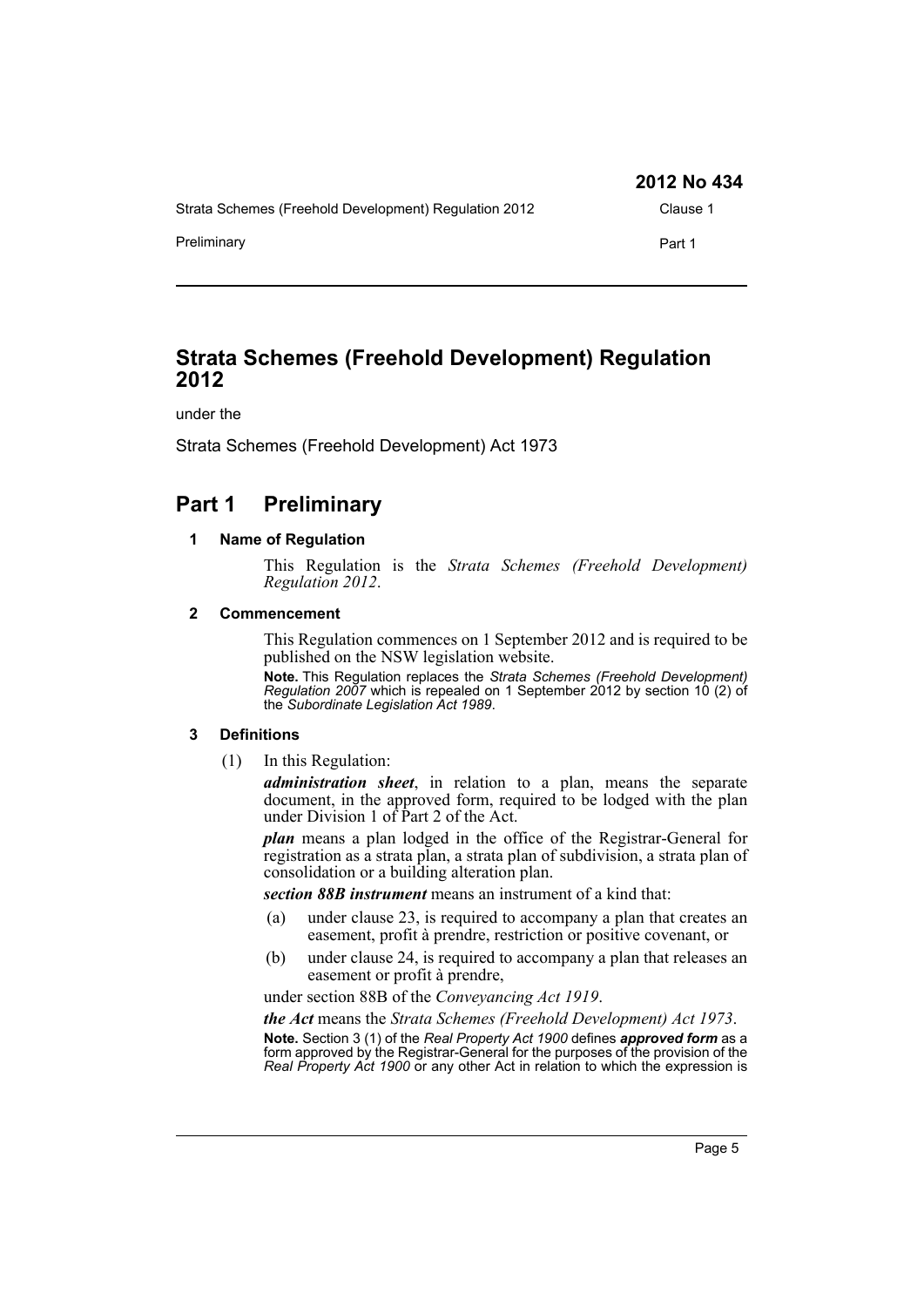Clause 4 Strata Schemes (Freehold Development) Regulation 2012

Part 1 Preliminary

used. Section 6 (1) of the *Strata Schemes (Freehold Development) Act 1973* requires that Act to be read and construed as if it formed part of the *Real Property Act 1900*.

(2) Notes included in this Regulation do not form part of this Regulation.

#### <span id="page-5-0"></span>**4 Application of other instruments**

- (1) The provisions of this Regulation apply in addition to the provisions of:
	- (a) Division 4 of Part 3 of, and Schedules 9 and 10 to, the *Conveyancing (General) Regulation 2008* (which deal with instruments under section 88B of the *Conveyancing Act 1919*), and
	- (b) the *Real Property Regulation 2008*, and
	- (c) any regulation replacing either of those Regulations.
- (2) The provisions of this Regulation prevail in the event of any inconsistency between those provisions and the provisions referred to in subclause (1).

**Note.** This Regulation includes provisions concerning plans for land the subject of a strata scheme. All such land is under the provisions of the *Real Property Act 1900*. That Act, and the regulations under that Act, include provisions concerning the preparation and lodgment of dealings for such land (including provisions requiring the payment of fees).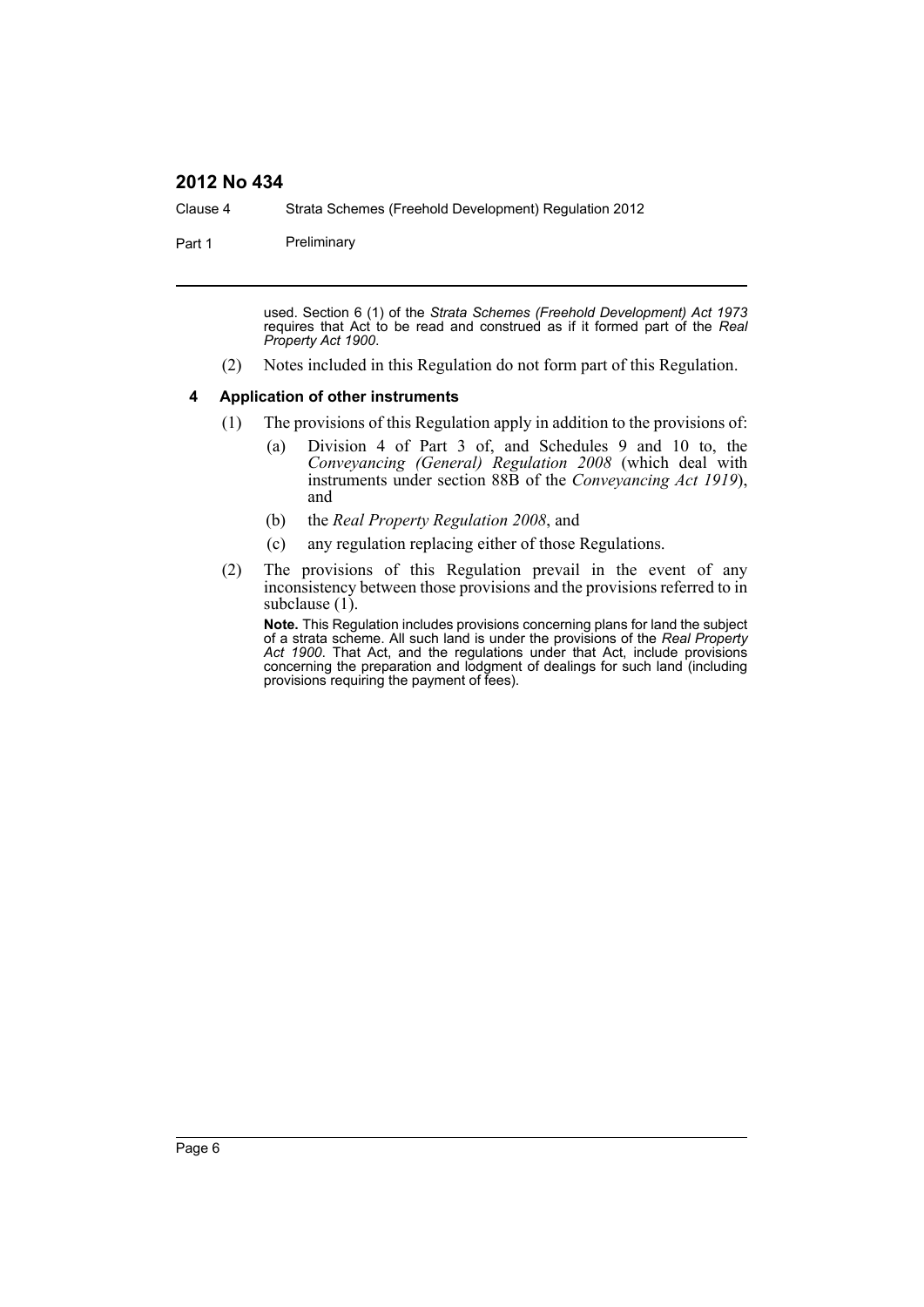|                                                               | 2012 No 434 |
|---------------------------------------------------------------|-------------|
| Strata Schemes (Freehold Development) Regulation 2012         | Clause 5    |
| Location plans, schedules of unit entitlement and floor plans | Part 2      |

# <span id="page-6-0"></span>**Part 2 Location plans, schedules of unit entitlement and floor plans**

#### <span id="page-6-1"></span>**5 Location plans**

- (1) A location plan must be in the approved form known as "Strata Plan Form 2" and show the following:
	- (a) the external boundaries, and the lengths of the external boundaries, of the parcel,
	- (b) except as provided in subclause (2), the projection onto a horizontal plane of the external limits of:
		- (i) the building, or
		- (ii) any other structural feature used in the plan to define boundaries of lots or parts of lots, or
		- (iii) any lots or parts of lots not within the building,
	- $(c)$  if:
		- (i) any part of the building, or
		- (ii) in the case of a lot that is not within the building but is defined by linear measurement from a part of the building or from a part of some other structural feature, any part of that lot,

is within 2 metres of a boundary of the parcel (but is not on a boundary of the parcel), the perpendicular distances from that part of the building or from that part of the structural feature, to that boundary of the parcel (being perpendicular distances that correspond to the connections referred to in clause 7 (1) (b) or (c)),

- (d) the identity of:
	- (i) the building, by reference to the street number, the material of its external construction and the number of floors or levels, and
	- (ii) any other structural feature used in the plan to define lots or parts of lots, by reference to its nature and the material of its construction,
- (e) the identities of all adjoining lands,
- (f) if any encroachment exists, the nature and extent of the encroachment and such survey information as the Registrar-General may require to indicate the relationship of the encroachment to the parcel boundary.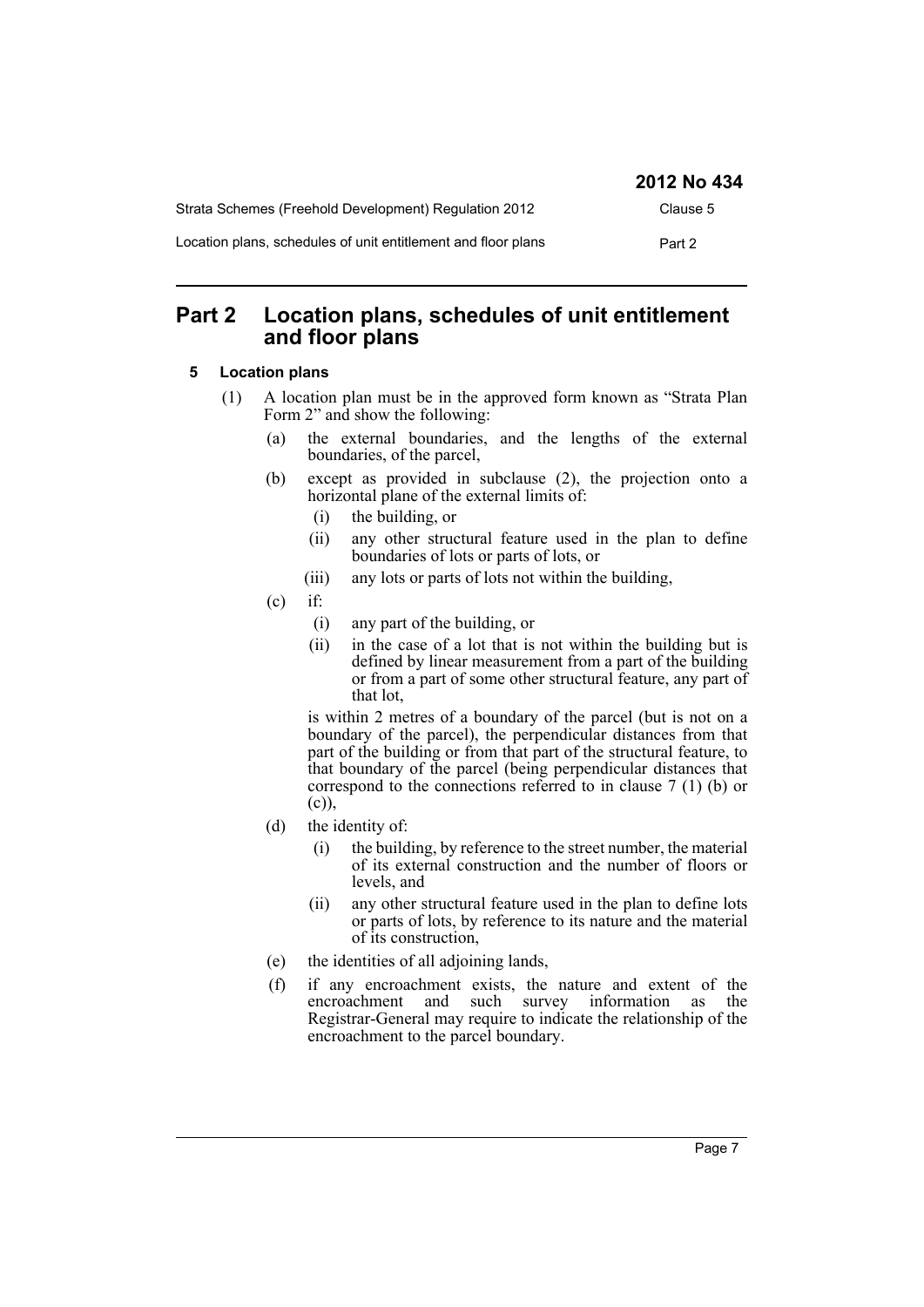Clause 6 Strata Schemes (Freehold Development) Regulation 2012

Part 2 Location plans, schedules of unit entitlement and floor plans

- (2) In the case of a proposed stratum parcel, the matter to be shown on a location plan by means of the projection referred to in subclause (1) (b) is to include the following information instead of that required by subclause (1) (b):
	- (a) the perimeter of the site of the building (being the lot or lots on which the building is situated) of which the proposed stratum parcel forms part,
	- (b) in relation to that perimeter, the external limits of:
		- (i) the building, and
		- (ii) the proposed stratum parcel,
	- (c) in relation to the boundaries of the proposed stratum parcel, such elevations, sections, levels and planes as in the Registrar-General's opinion are necessary to illustrate:
		- (i) the part of the building that will be the subject of the proposed stratum parcel, and
		- (ii) any other structural feature used in the plan to define boundaries of lots or parts of lots, and
		- (iii) any proposed lots or parts of lots not within the building.
- (3) All linear connections shown on a location plan must be referred to a stated surface of a floor, wall, ceiling or structural feature.
- (4) A location plan must comply with the requirements set out in Schedule 1 (in the case of a plan lodged by hand) or 2 (in the case of a plan lodged electronically).

#### <span id="page-7-0"></span>**6 Schedules of unit entitlement**

- (1) The schedule of unit entitlement must be set out on the administration sheet in the panel provided.
- (2) A schedule of unit entitlement (other than a schedule of unit entitlement referred to in section 8A of the Act) must set out:
	- (a) in vertical columns in numerical sequence, a reference to the number of each lot in the strata scheme, and
	- (b) opposite each lot number, in whole numbers (excluding zero), the proposed unit entitlement of that lot, and
	- (c) the proposed aggregate unit entitlement as the numerical total of the proposed unit entitlement of all lots in the strata scheme.
- (3) Despite subclause (2) (a), the references to successively numbered lots having the same unit entitlement may be grouped in abbreviated form instead of being set out in vertical columns.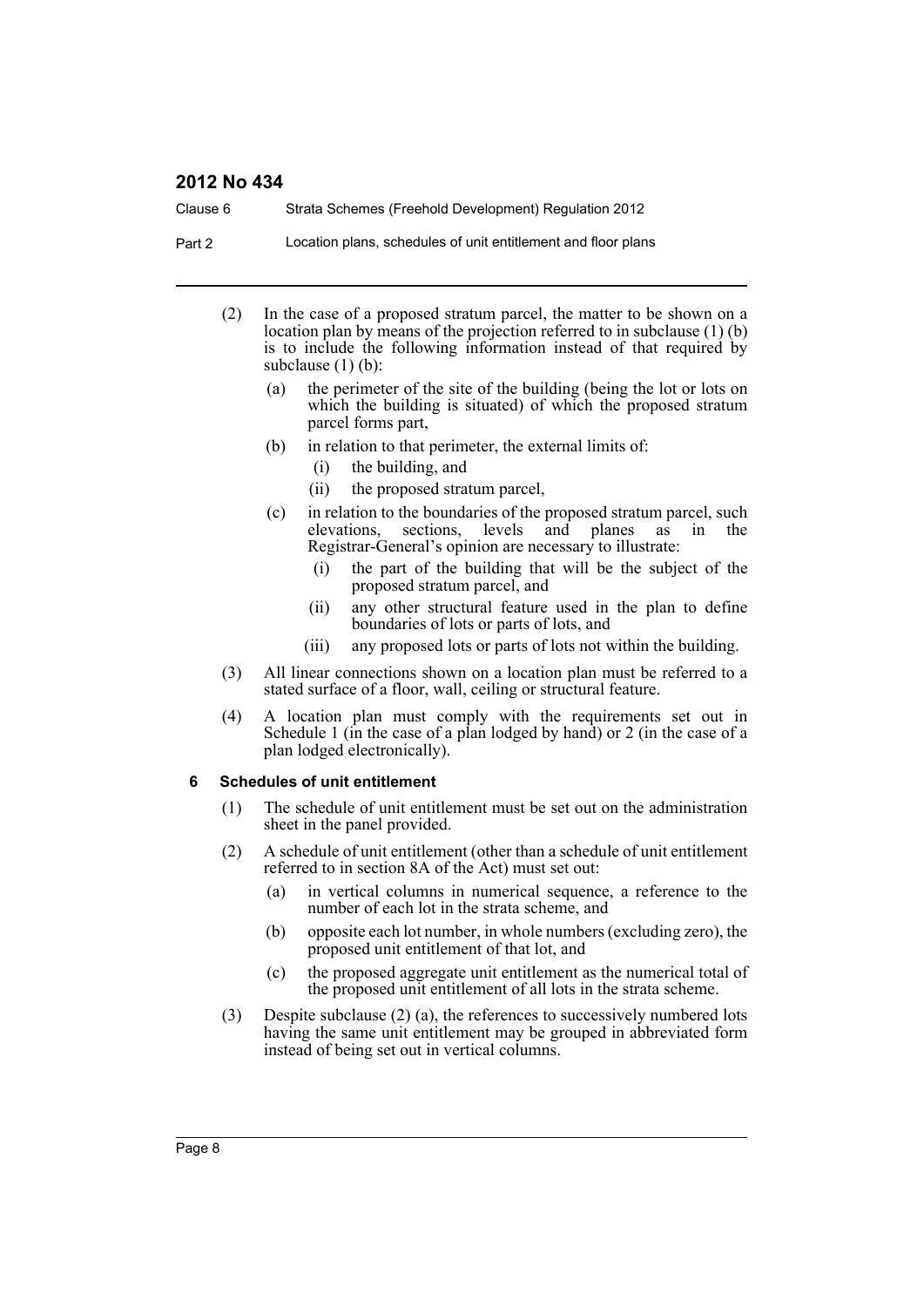|                                                               | 2012 No 434 |
|---------------------------------------------------------------|-------------|
| Strata Schemes (Freehold Development) Regulation 2012         | Clause 7    |
| Location plans, schedules of unit entitlement and floor plans | Part 2      |

#### <span id="page-8-0"></span>**7 Floor plans**

- (1) A floor plan must be in the approved form known as "Strata Plan Form  $2^{n}$ , on a separate sheet from the location plan, and show the following:
	- (a) by continuous lines, the boundaries of lots or whole separate parts of lots, so that boundaries defined by walls or other structural features are shown by a consistent thick line and boundaries defined by lines only are shown by a consistent thin line,
	- (b) if the boundary of a lot is defined by reference to the surface of a structural feature, other than the surface of a floor or ceiling, linear connections to that surface and such linear dimensions of that boundary as the Registrar-General may require,
	- (c) if the boundary of a lot is defined by reference to the surface of a floor or ceiling, such vertical connections and notations as are necessary to define that boundary,
	- (d) notations sufficient to ensure that each cubic space forming the whole of a lot or a whole separate part of a lot is fully defined (provided that if it is intended that a lot boundary is to be defined in accordance with the formula set out in section  $5(2)(a)$  of the Act, no notation need be made for the purpose of defining that boundary).
- (2) All linear connections shown on a floor plan must be referred to a stated surface of a floor, wall, ceiling or structural feature.
- (3) No reference is to be made in a floor plan to the relationship of boundaries of lots to boundaries of the parcel, except to the extent required by subclause (4).
- (4) For the purposes of sections  $6(3)(a)$  and  $14(4)(a)$  of the Act, so much of an encroachment as is intended for use with a proposed lot is to be indicated in a floor plan in such manner as the Registrar-General may require.
- (5) Subclauses (3) and (4) do not apply to a floor plan for a stratum parcel.
- (6) A floor plan must be shown from the lowest level to the highest level, unless prior approval has been given to showing the levels in another manner by the Registrar-General.
- (7) A floor plan must show or refer to all occupations within an external part of a lot within 1 metre of the boundary of that lot and identify the occupations (other than any occupation that is a dividing fence within the meaning of the *Dividing Fences Act 1991* and that is made of timber, pre-painted steel, wire or similar materials but is not made of masonry) as either common property or part of the lot.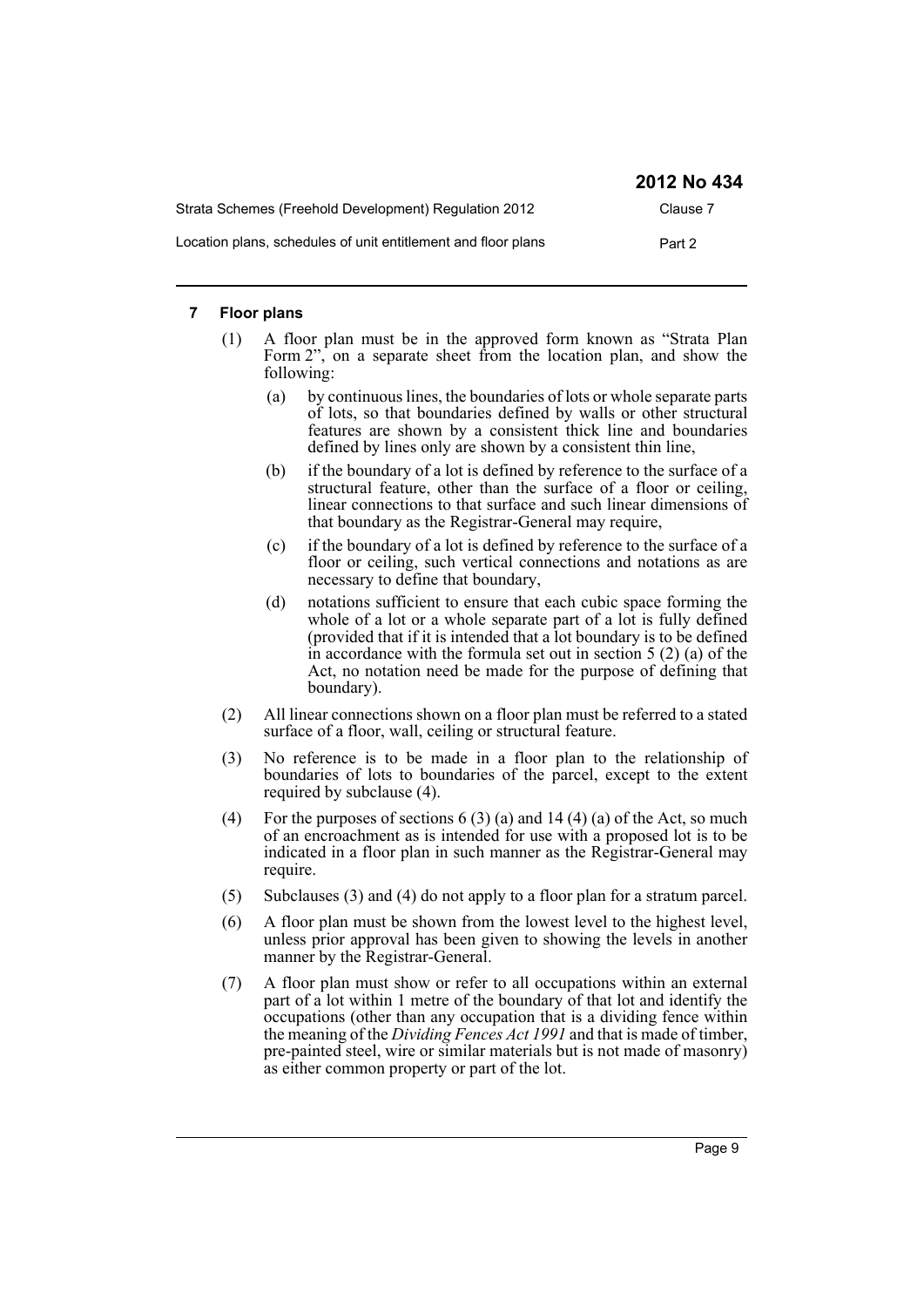| Clause 7 | Strata Schemes (Freehold Development) Regulation 2012         |
|----------|---------------------------------------------------------------|
| Part 2   | Location plans, schedules of unit entitlement and floor plans |
|          |                                                               |

(8) A floor plan must comply with the requirements set out in Schedule 1 (in the case of a plan lodged by hand) or 2 (in the case of a plan lodged electronically).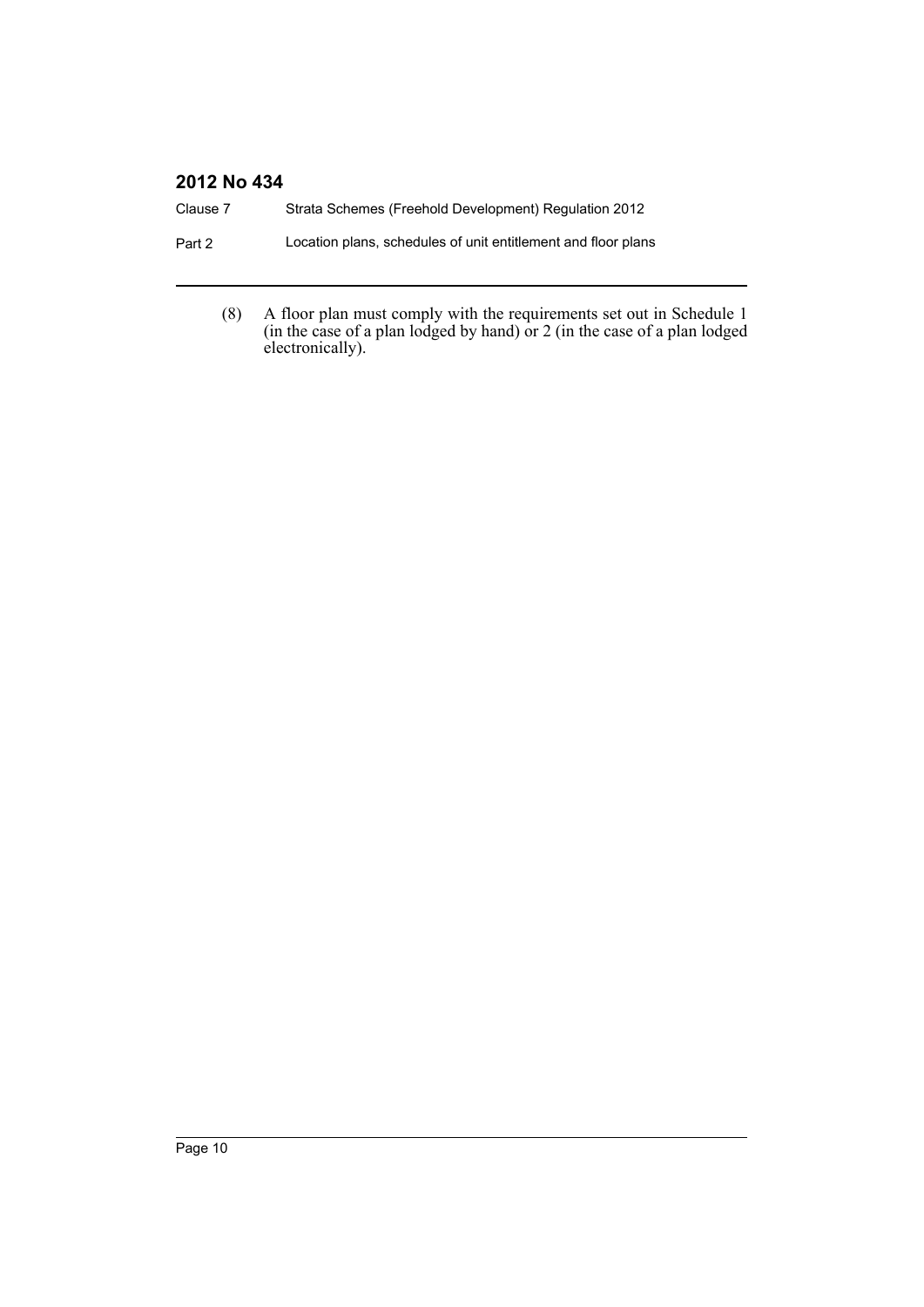|            | 2012 No 434 |
|------------|-------------|
| ation 2012 | Clause 8    |

Strata Schemes (Freehold Development) Regulation Strata plans, strata plans of subdivision, strata plans of consolidation and Part 3 building alteration plans

# <span id="page-10-0"></span>**Part 3 Strata plans, strata plans of subdivision, strata plans of consolidation and building alteration plans**

#### <span id="page-10-1"></span>**8 Strata plans**

- (1) The administration sheet of a strata plan:
	- (a) must bear so much of the information and certification referred to in the approved form as is relevant to the plan, and
	- (b) must be signed by a duly authorised officer of the local council or by the accredited certifier (as appropriate) and by the surveyor by whom the plan has been prepared.
- (2) Each lot must be numbered consecutively, beginning with lot 1 and ending with a lot number corresponding with the total number of lots in the plan. If a numbered lot is shown as consisting of more than one part, each part must be described as part of that numbered lot.

**Note.** Section 8 of the Act provides that a strata plan must include a location plan, a floor plan, a schedule of unit entitlement, the by-laws being adopted for the scheme and the address at which documents may be served on the body corporate.

### <span id="page-10-2"></span>**9 Strata plans of subdivision**

- (1) A strata plan of subdivision must be in the approved form.
- (2) The administration sheet of the plan:
	- (a) must bear so much of the information and certification referred to in the approved form as is relevant to the plan, and
	- (b) must be signed by a duly authorised officer of the local council or by the accredited certifier (as appropriate) and by the surveyor by whom the plan has been prepared.
- (3) Each lot resulting from the subdivision must be numbered consecutively, the lowest lot number being greater by one than the highest number of any existing lot in the strata scheme. If a numbered lot is shown as consisting of more than one part, each part must be described as part of that numbered lot.

### <span id="page-10-3"></span>**10 Strata plans of consolidation**

- (1) A strata plan of consolidation must be in the approved form and must include a floor plan.
- (2) The administration sheet of the plan:
	- (a) must bear so much of the information and certification referred to in the approved form as is relevant to the plan, and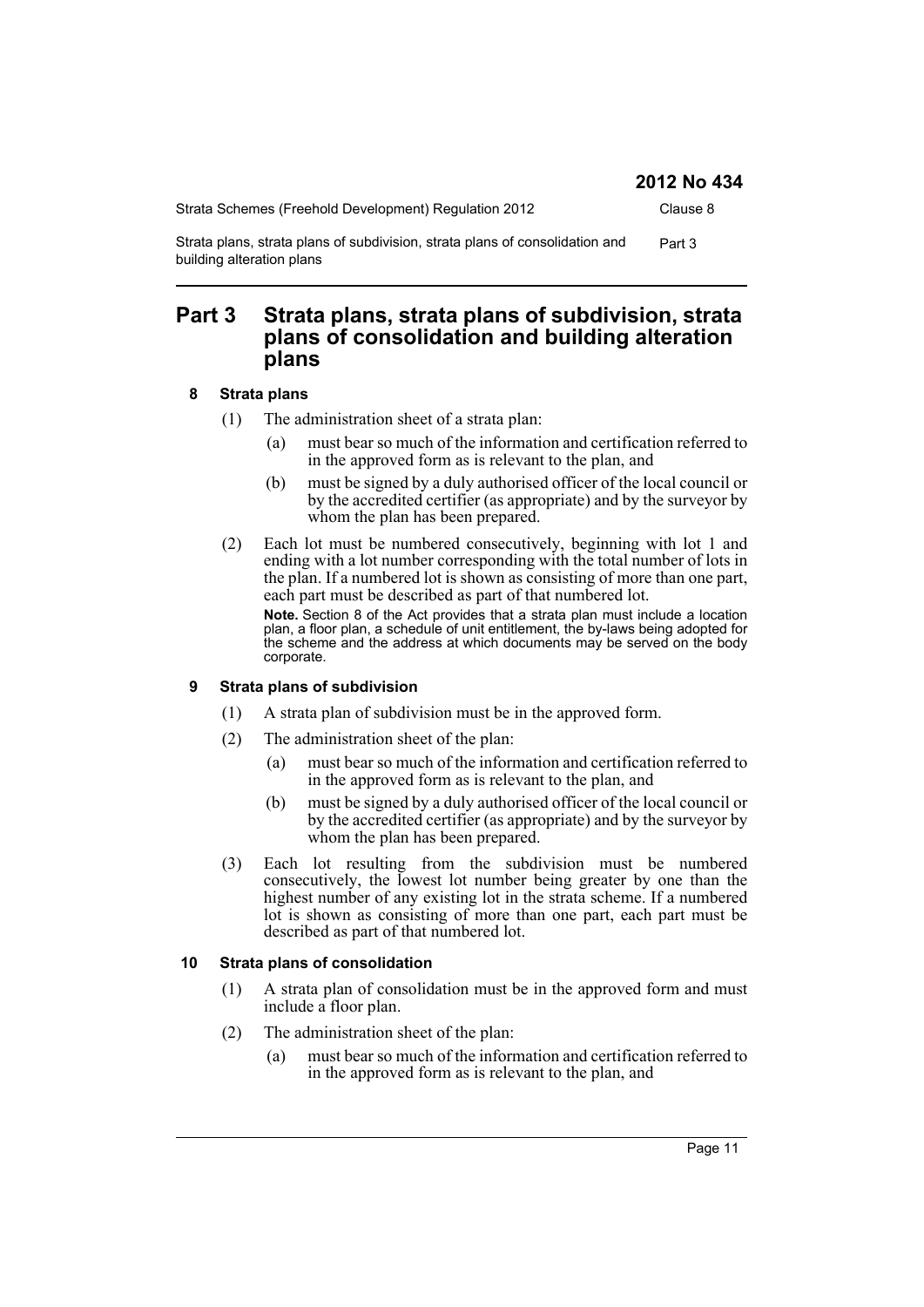Clause 11 Strata Schemes (Freehold Development) Regulation 2012

- Part 3 Strata plans, strata plans of subdivision, strata plans of consolidation and building alteration plans
	- (b) must be signed by the surveyor by whom the plan has been prepared.
	- (3) Each lot resulting from the consolidation must be numbered consecutively, the lowest lot number being greater by one than the highest number of any existing lot in the strata scheme. If a numbered lot is shown as consisting of more than one part, each part must be described as part of that numbered lot.

#### <span id="page-11-0"></span>**11 Building alteration plans**

- (1) A building alteration plan must be in the approved form and must include a floor plan and, if the Registrar-General so requires, a plan in the nature of a location plan.
- (2) The administration sheet of the plan:
	- (a) must bear so much of the information and certification referred to in the approved form as is relevant to the plan, and
	- (b) must be signed by the surveyor by whom the plan has been prepared.
- (3) The Registrar-General may permit specified survey information of an encroachment, sufficient to define the perimeter of a parcel, to be shown on a location plan.
- (4) Each lot must be numbered and identified in accordance with its existing numbering and identity in the strata scheme.
- (5) A certificate given by a surveyor under section 14 (1) (d) of the Act must be in the approved form.

#### <span id="page-11-1"></span>**12 Alteration of plans lodged by hand**

- (1) The Registrar-General may at his or her discretion and after giving notice to such persons as he or she may think fit:
	- (a) number or re-number any lots in a plan lodged by hand, whether before or after registration, and
	- (b) before registration of a plan lodged by hand, supply omissions and correct obvious errors in the plan.
- (2) If an alteration to a plan lodged by hand is to be made before registration of the plan and the alteration is not made by the Registrar-General under subclause (1), the alteration must be authenticated by the original administration sheet being signed and dated:
	- (a) by the surveyor by whom the plan has been prepared, and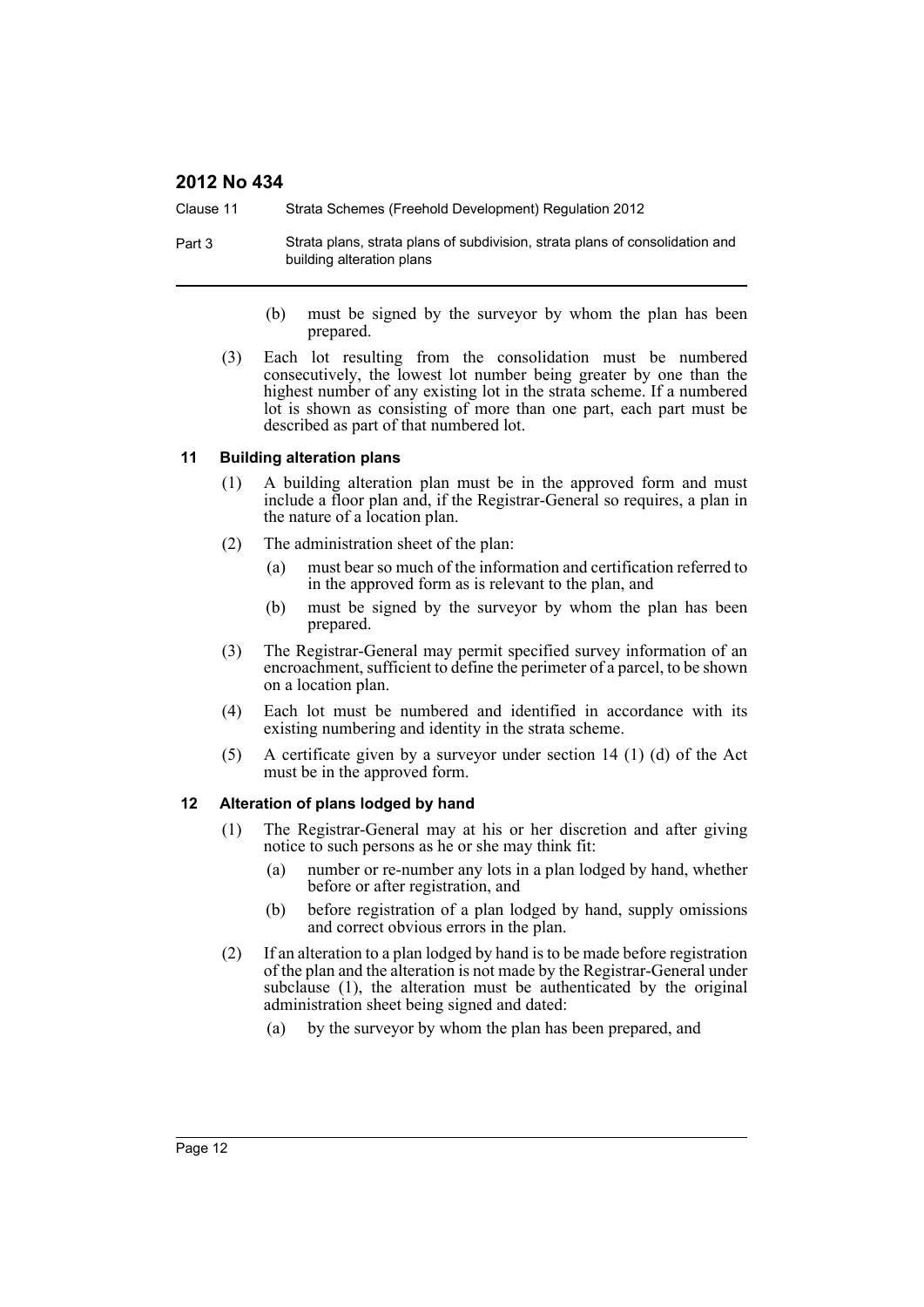| Strata Schemes (Freehold Development) Regulation 2012                                                     | Clause 13 |
|-----------------------------------------------------------------------------------------------------------|-----------|
| Strata plans, strata plans of subdivision, strata plans of consolidation and<br>building alteration plans | Part 3    |

- (b) if the alteration concerns the definition of a lot boundary or affects the proportional unit entitlement of any lot in the strata scheme, by a duly authorised officer of the local council or by the accredited certifier (as appropriate), and
- (c) by the registered proprietor, if the Registrar-General so requires.

#### <span id="page-12-0"></span>**13 Alteration of plans lodged electronically**

- (1) The Registrar-General may, at his or her discretion and after giving notice to such persons as he or she may think fit:
	- (a) before or after registration of a plan lodged electronically, direct that any lots in the plan be numbered or renumbered, and
	- (b) before registration of a plan lodged electronically, direct that anything omitted from the plan be added to the plan or that any obvious error in the plan be corrected, and
	- (c) require a replacement plan in a Tagged Image File Format (TIFF) approved by the Registrar-General to be submitted showing alterations in accordance with any directions given under paragraph (a) or (b).
- (2) If the alteration is to be made before registration of the plan and either concerns the definition of a lot boundary or affects the proportional unit entitlement of any lot in the strata scheme:
	- (a) the original administration sheet is to be endorsed with a statement identifying the alteration, and
	- (b) the endorsed administration sheet is to be re-signed by a duly authorised officer of the local council or by an accredited certifier (as appropriate), and
	- (c) the alteration must be authenticated by the original administration sheet being signed and dated by the registered proprietor, if the Registrar-General so requires, and
	- (d) a new image of the endorsed and re-signed administration sheet is to be created and lodged with the Registrar-General.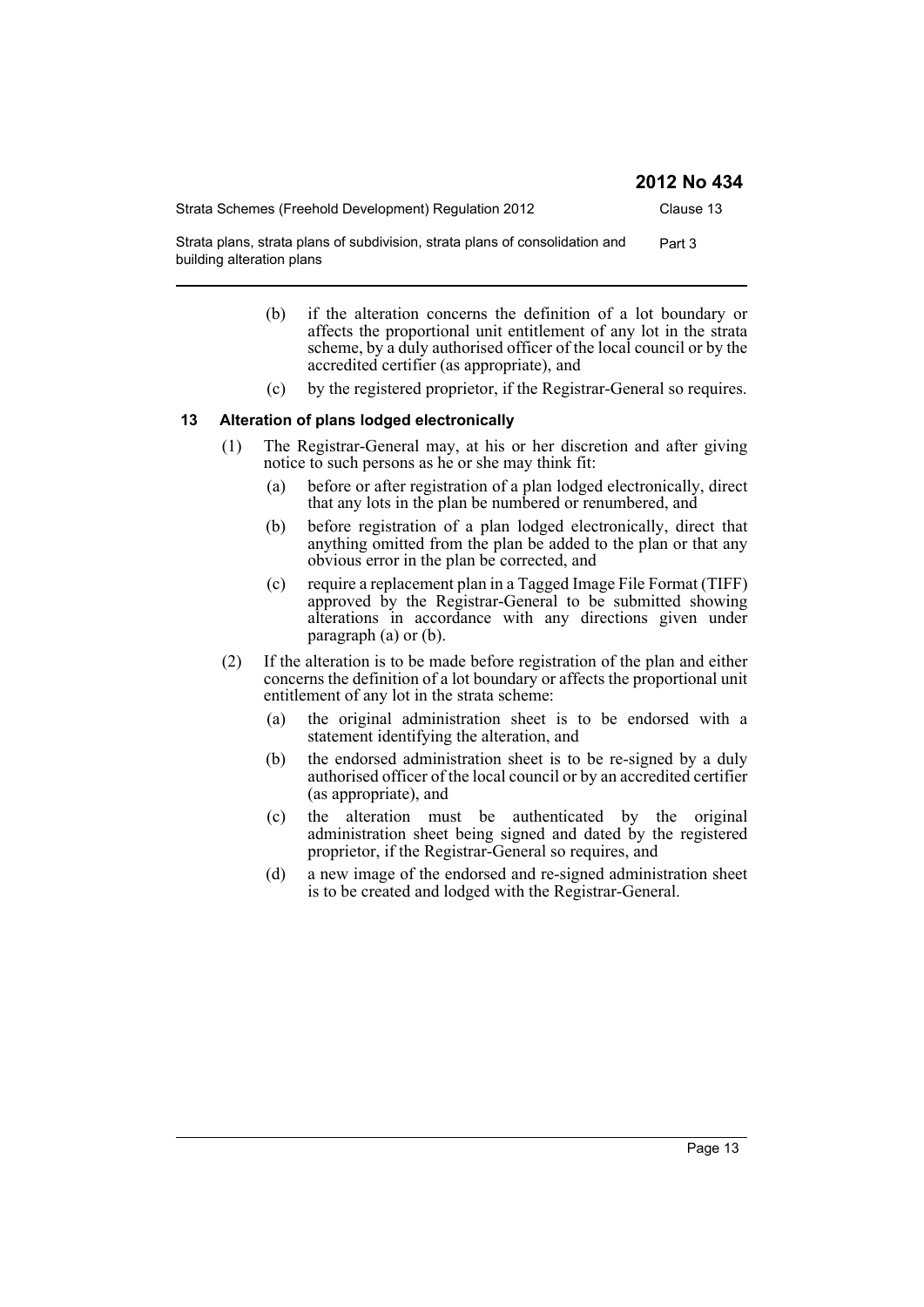Clause 14 Strata Schemes (Freehold Development) Regulation 2012

Part 4 Staged development

# <span id="page-13-0"></span>**Part 4 Staged development**

#### <span id="page-13-1"></span>**14 Strata development contracts**

- (1) The description in a strata development contract referred to in section  $28\overline{C}$  (2) (c) of the Act must deal separately with each of the following matters in relation to each stage of the development:
	- (a) the types of buildings proposed, the proposed uses of the lots in the buildings, the proposed building style and the proposed height and density of the buildings,
	- (b) any common property amenities that will be provided,
	- (c) the number of lots to be created,
	- (d) details of access and construction zones and accompanying rights over common property and development lots,
	- (e) the manner in which it is proposed to landscape the parcel,
	- (f) building materials and finishes to be used,
	- (g) details of any vertical staging, and of the insurance cover that applies to any such staging,
	- (h) whether the developer's liability for expenses relating to the use or maintenance of the common property is to be determined by unit entitlement or differently and details of how the liability is to be determined, if it is to be determined differently,
	- (i) details of any by-laws, management agreements, covenants, easements or dedications that will be created or entered into.
- (2) The description in a strata development contract referred to in section  $28\tilde{C}$  (2) (d) of the Act must deal separately with each of the following matters in relation to each stage of the development:
	- (a) the types of buildings proposed, the proposed uses of the lots in the buildings, the proposed building style and the proposed height and density of the buildings,
	- (b) the maximum number of lots to be created,
	- (c) details of any vertical staging, and of the insurance cover that applies to any such staging,
	- (d) whether the developer's liability for expenses relating to the use or maintenance of the common property is to be determined by unit entitlement or differently and details of how the liability is to be determined, if it is to be determined differently,
	- (e) details of any by-laws, management agreements, covenants, easements or dedications that will be created or entered into.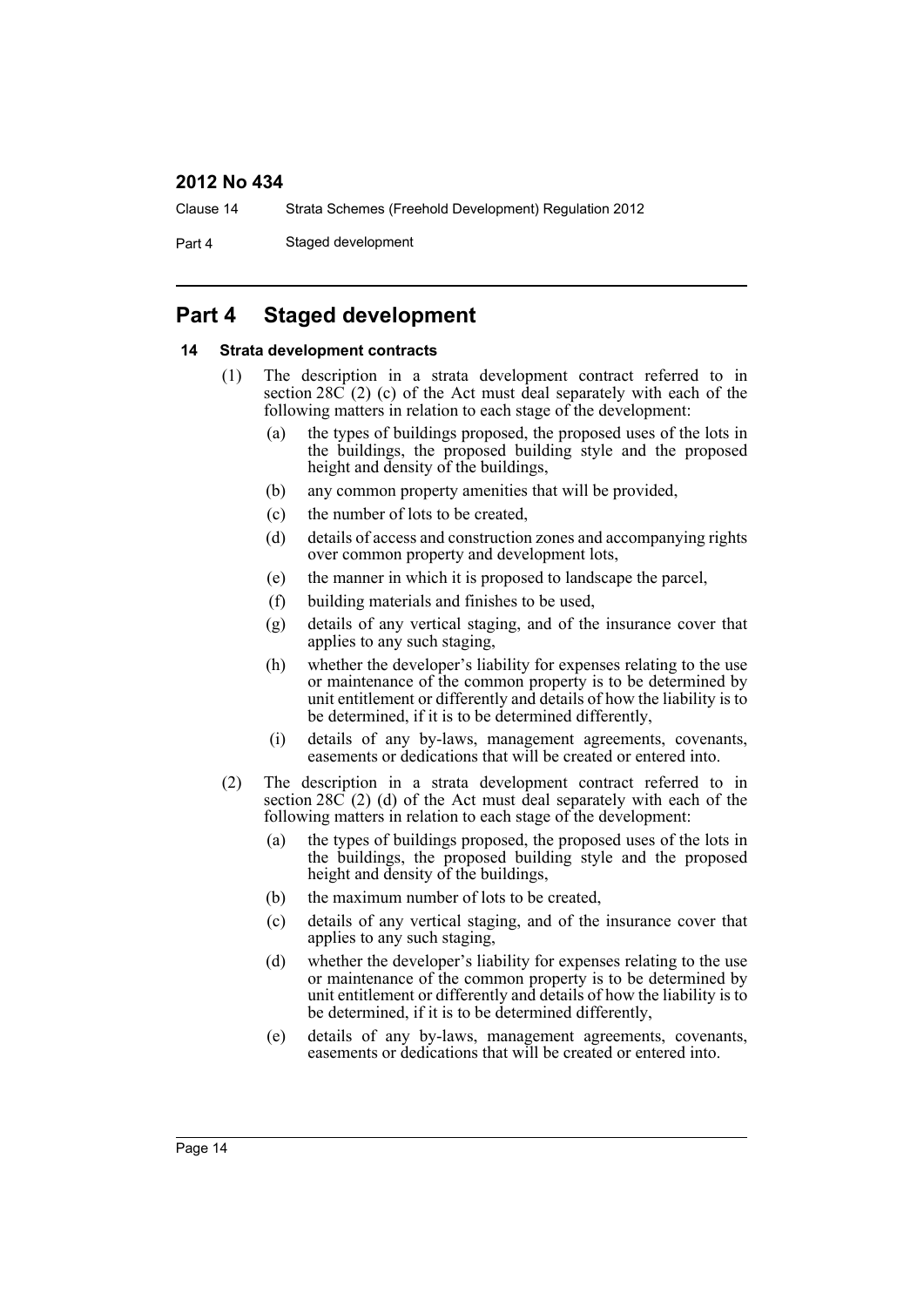|                                                       | 2012 No 434 |
|-------------------------------------------------------|-------------|
| Strata Schemes (Freehold Development) Regulation 2012 | Clause 15   |
| Staged development                                    | Part 4      |

#### <span id="page-14-0"></span>**15 Execution by developer on behalf of body corporate**

If a dealing, plan or other instrument is executed by a developer on behalf of a body corporate under section 28N (3) of the Act for the purpose of giving effect to a decision about a development concern:

- (a) the execution must be in the approved form, and
- (b) a statutory declaration in the approved form specifying the circumstances in which the instrument was executed must be lodged by hand in conjunction with each dealing, plan or other instrument, whether or not any of those instruments is lodged electronically.

#### <span id="page-14-1"></span>**16 Notices relating to development concerns**

A motion that relates to a development concern must be identified by the matter "(THIS MOTION RELATES TO A DEVELOPMENT CONCERN—SEE SECTIONS 28N, 28O AND 28P OF THE STRATA SCHEMES (FREEHOLD DEVELOPMENT) ACT 1973)" appearing after the proposed wording of the motion in the following notices and requisitions:

- (a) a notice served on the secretary of the council of the body corporate requiring inclusion in the agenda of the next general meeting of the body corporate of such a motion,
- (b) a notice served on the secretary or, in the absence of the secretary, another member of the council of the body corporate requiring the convening of an extraordinary general meeting to consider such a motion,
- (c) a requisition served on the secretary or, in the absence of the secretary, another member of the council of the body corporate requiring a meeting of the council to be convened to consider such a motion,
- (d) notice of a meeting of the body corporate or of the council of the body corporate at which such a motion is to be considered.

#### <span id="page-14-2"></span>**17 Insurance for vertical staged development**

- (1) For the purposes of clause 8 of Schedule 1BA to the Act, a policy of indemnity must indemnify the developer against at least the following:
	- (a) contract works claims up to a value at least equivalent to the cover provided by the body corporate's damage policy maintained under section 83 or 84 of the *Strata Schemes Management Act 1996*, subject only to such deductibles, exclusions and other terms and conditions as are reasonable and appropriate for contract works insurance,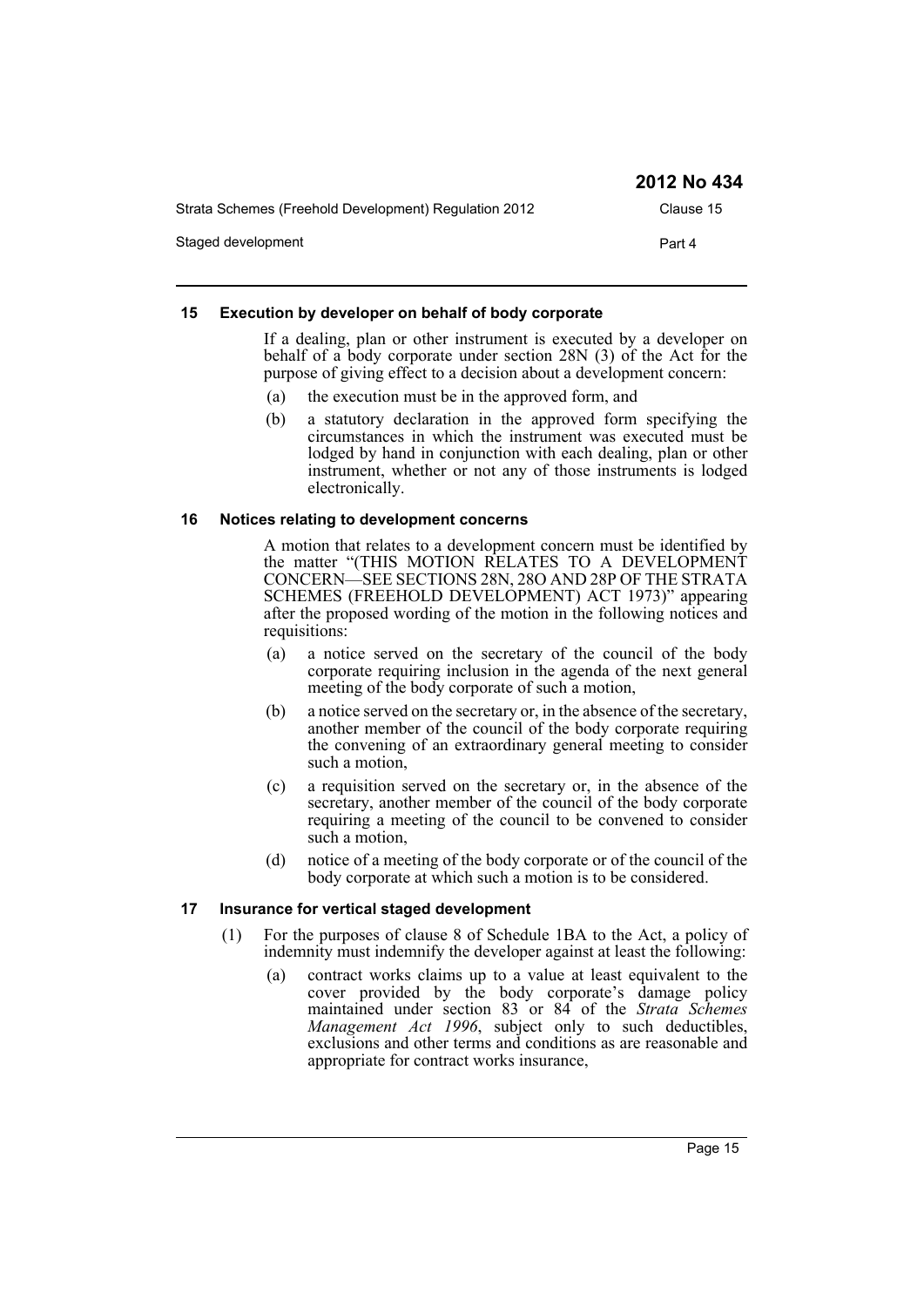Clause 17 Strata Schemes (Freehold Development) Regulation 2012

Part 4 Staged development

- (b) public liability claims up to a value of at least \$15,000,000, subject only to such deductibles, exclusions and other terms and conditions as are reasonable and appropriate for public liability insurance.
- (2) This clause does not affect any obligation of a developer to effect and maintain insurance required by or under any other law, such as the *Workers Compensation Act 1987*.
- (3) In this clause:

*contract works claim* means a claim for accidental damage to buildings and works for the time being forming part of the parcel (including buildings erected and works carried out under the strata development contract), arising out of or resulting from the carrying out of the permitted development.

*public liability claim* means a claim for damages because of death or personal injury for which the developer is liable as an occupier of the parcel.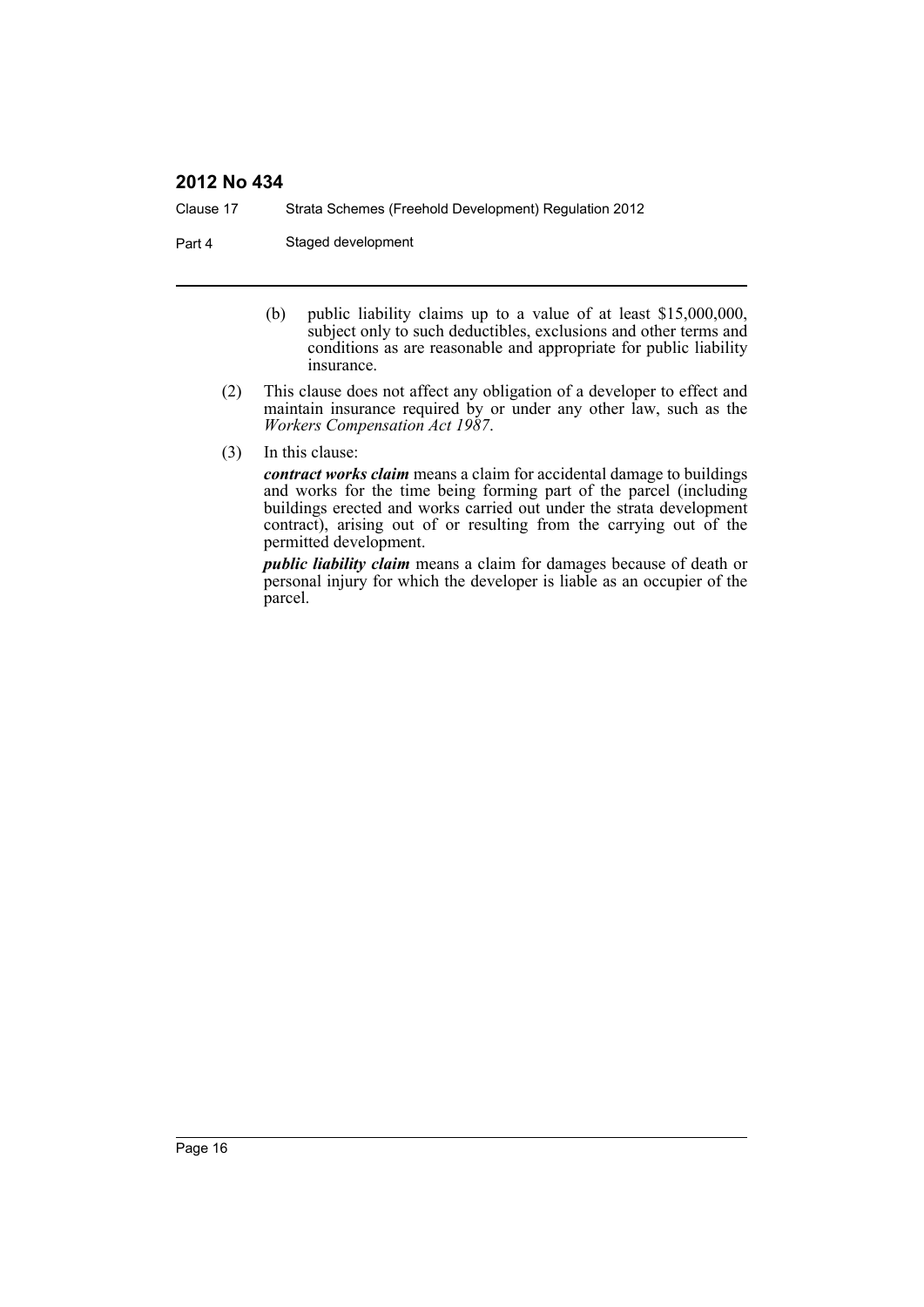|                                                       | 2012 No 434 |
|-------------------------------------------------------|-------------|
| Strata Schemes (Freehold Development) Regulation 2012 | Clause 18   |
| Administration sheets                                 | Part 5      |

# <span id="page-16-0"></span>**Part 5 Administration sheets**

**Note.** If a plan is lodged by hand but the signatures and consents required are not endorsed on the plan, or a plan is lodged electronically, the signatures and consents required must be endorsed on the separate document required by Division 1 of Part 2 of the Act to be lodged with the plan (the *administration sheet*) and that form must be lodged in the same way as the plan. The administration sheet must accompany all plans and be used for all signatures and seals.

#### <span id="page-16-1"></span>**18 Content of the administration sheet**

- (1) The administration sheet must include the plan heading and the surveyor's reference in the appropriate panels on each sheet of the approved form.
- (2) The administration sheet must contain all certificates required by the Registrar-General, endorsed in the appropriate panels on that document.

#### <span id="page-16-2"></span>**19 Lodgment of an administration sheet**

- (1) An administration sheet that is lodged by hand at the office of the Registrar-General must comply with the requirements set out in Schedule 3.
- (2) An administration sheet can be lodged electronically only if:
	- (a) the plan to which it relates is also lodged electronically, and
	- (b) the administration sheet complies with the requirements set out in Schedules 3 and 4.

#### <span id="page-16-3"></span>**20 Refusal to accept an administration sheet**

The Registrar-General may refuse to accept an administration sheet that, in the opinion of the Registrar-General, does not comply with, or is not lodged in accordance with, this Part.

#### <span id="page-16-4"></span>**21 Registration of an administration sheet**

On registration of a plan that is accompanied by an administration sheet, the administration sheet is to be registered in the register of plans referred to in the *Conveyancing (General) Regulation 2008*.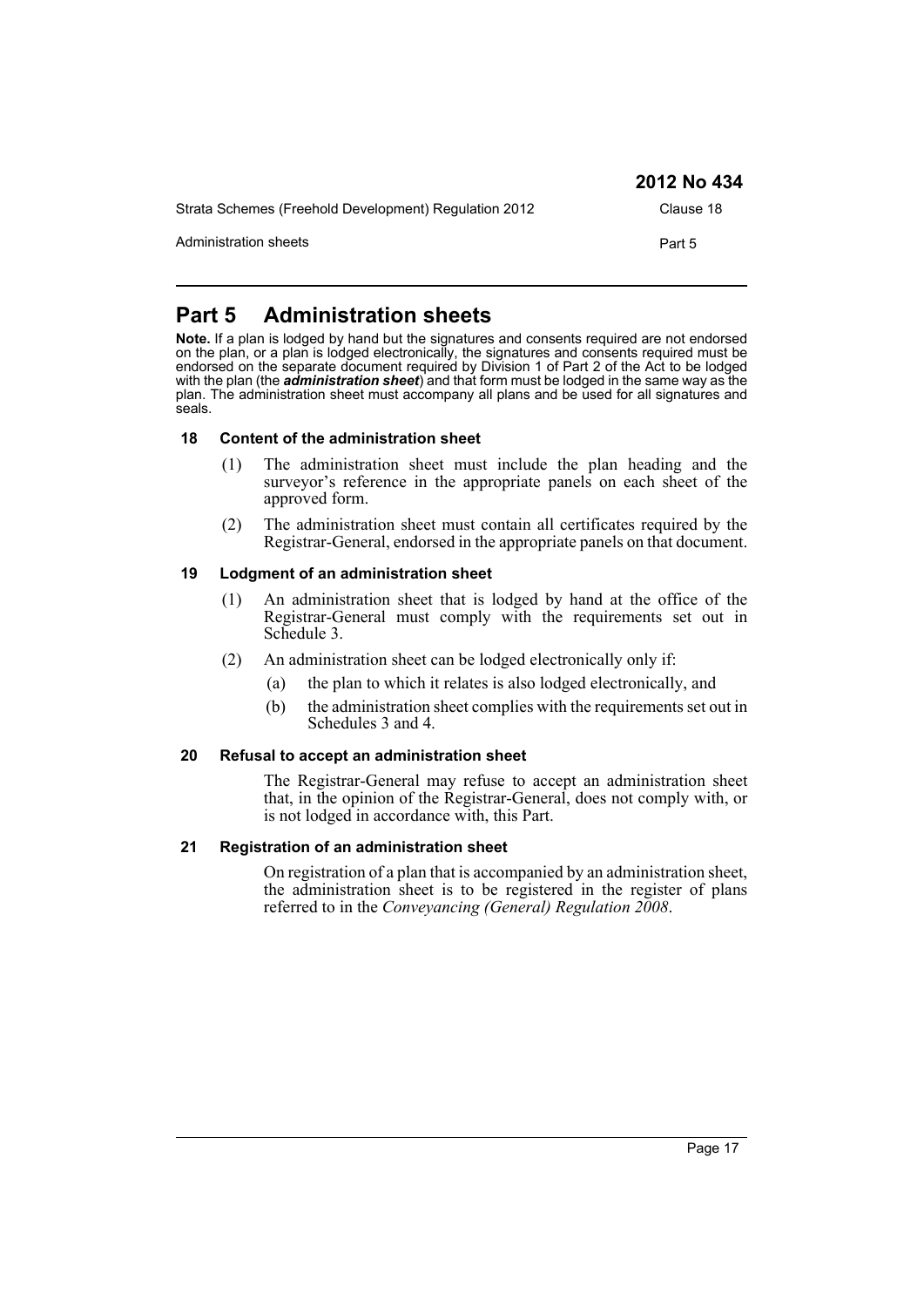Clause 22 Strata Schemes (Freehold Development) Regulation 2012

Part 6 Miscellaneous

# <span id="page-17-0"></span>**Part 6 Miscellaneous**

#### <span id="page-17-1"></span>**22 Notations relating to easements, profits à prendre, restrictions on the use of land and positive covenants**

- (1) A notation referring to an intention to create or release an easement or profit à prendre, or to create a restriction or positive covenant, must not be entered on a plan unless it is intended that it is to be created or released pursuant to section 88B of the *Conveyancing Act 1919*.
- (2) However, a plan may designate the site of a proposed easement, profit à prendre, restriction or positive covenant that is intended to be created (otherwise than by registration of the plan) by an instrument of grant or reservation, or the proposed varied site of an existing easement or profit à prendre that is intended to be varied by an instrument of variation, if:
	- (a) the designation of the site of the proposed easement, profit à prendre, restriction or positive covenant, or of the proposed variation of existing easement or profit à prendre, includes the word "proposed" or an abbreviation of that word, and
	- (b) no other statement of intention to create or vary the easement or profit à prendre, or to create the restriction or positive covenant, is entered elsewhere on the plan.
- (3) The designation of the site of a proposed easement, profit à prendre, restriction or positive covenant in accordance with subclause  $(2)$  does not, for the purposes of section 88B of the *Conveyancing Act 1919*, indicate in the prescribed manner an intention to create an easement.
- (4) A notation referring to the proposed varied site of an existing easement or profit à prendre must not be entered on a plan unless it is intended that the easement or profit à prendre is to be varied pursuant to section 47 (5A) of the *Real Property Act 1900*.

#### <span id="page-17-2"></span>**23 Indication of creation of easement**

- (1) If a plan is intended, on registration, to create an easement, profit à prendre, restriction or positive covenant pursuant to section 88B of the *Conveyancing Act 1919*:
	- (a) a statement of intention to create the easement, profit à prendre, restriction or positive covenant must be legibly printed in the panel provided on the approved form on the administration sheet, and
	- (b) the site of any proposed easement must be shown in the plan drawing area of the approved form with sufficient indication of the nature of the easement to distinguish it from any other easement intended to be created on registration of the plan, and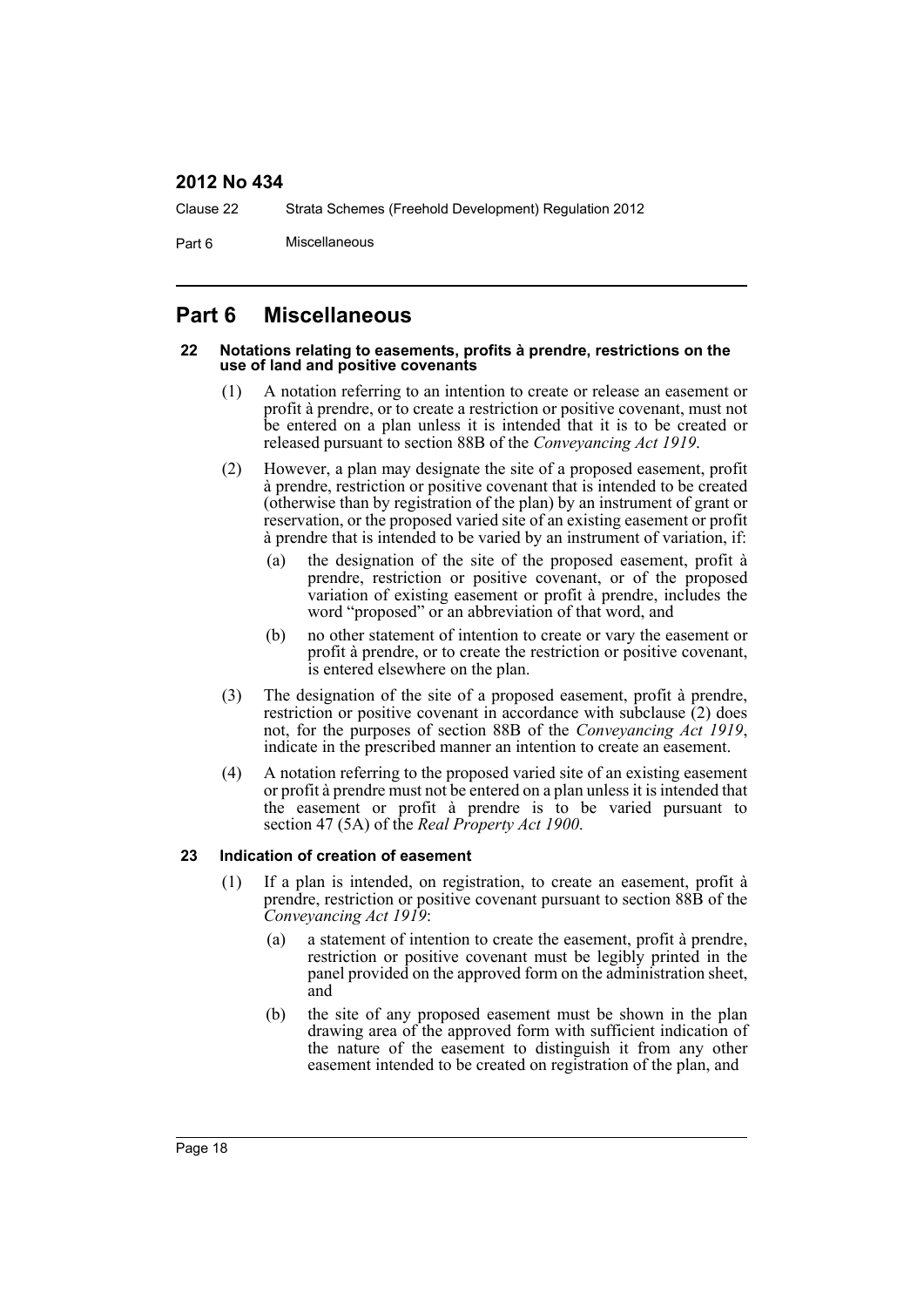| Strata Schemes (Freehold Development) Regulation 2012 | Clause 24 |
|-------------------------------------------------------|-----------|
| <b>Miscellaneous</b>                                  | Part 6    |
|                                                       |           |

- (c) if any proposed easement is to be limited in height or depth, the levels of the limits must be defined as required by the Registrar-General.
- (2) A statement of intention referred to in subclause (1) (a) must neither incorporate the terms of the easement, profit à prendre, restriction or positive covenant nor specify the lots intended to be benefited and burdened.
- (3) The plan must be accompanied by a section 88B instrument in the approved form that complies with Division 4 of Part 3 of, and the requirements set out in Schedule 9 to, the *Conveyancing (General) Regulation 2008* and is lodged in the same manner as the plan. If the instrument is lodged electronically, the requirements set out in Schedule 10 to that Regulation must also be complied with.

#### <span id="page-18-0"></span>**24 Indication of release of easement**

- (1) If a plan is intended, on registration, to release an easement or profit à prendre (in respect of some or all of the land to which it applies) pursuant to section 88B of the *Conveyancing Act 1919*:
	- (a) a statement of intention to release the easement or profit à prendre must be legibly printed in the panel provided on the approved form on the administration sheet, and
	- (b) sufficient information must be shown on the plan, or included in the relevant section 88B instrument, to indicate the extent of the release.
- (2) The plan must be accompanied by a section 88B instrument in the approved form that complies with Division 4 of Part 3 of, and the requirements set out in Schedule 9 to, the *Conveyancing (General) Regulation 2008* and is lodged in the same manner as the plan. If the instrument is lodged electronically, the requirements set out in Schedule 10 to that Regulation must also be complied with.

#### <span id="page-18-1"></span>**25 Lodgment of plans by hand**

- (1) A person lodging a plan by hand for registration at the office of the Registrar-General must produce the plan at that office in such manner as may be approved by the Registrar-General.
- (2) The original plan must be accompanied by:
	- (a) a completed plan lodgment form in the approved form, and
	- (b) one print of each sheet of the plan (each sheet being a positive reproduction on a light background), and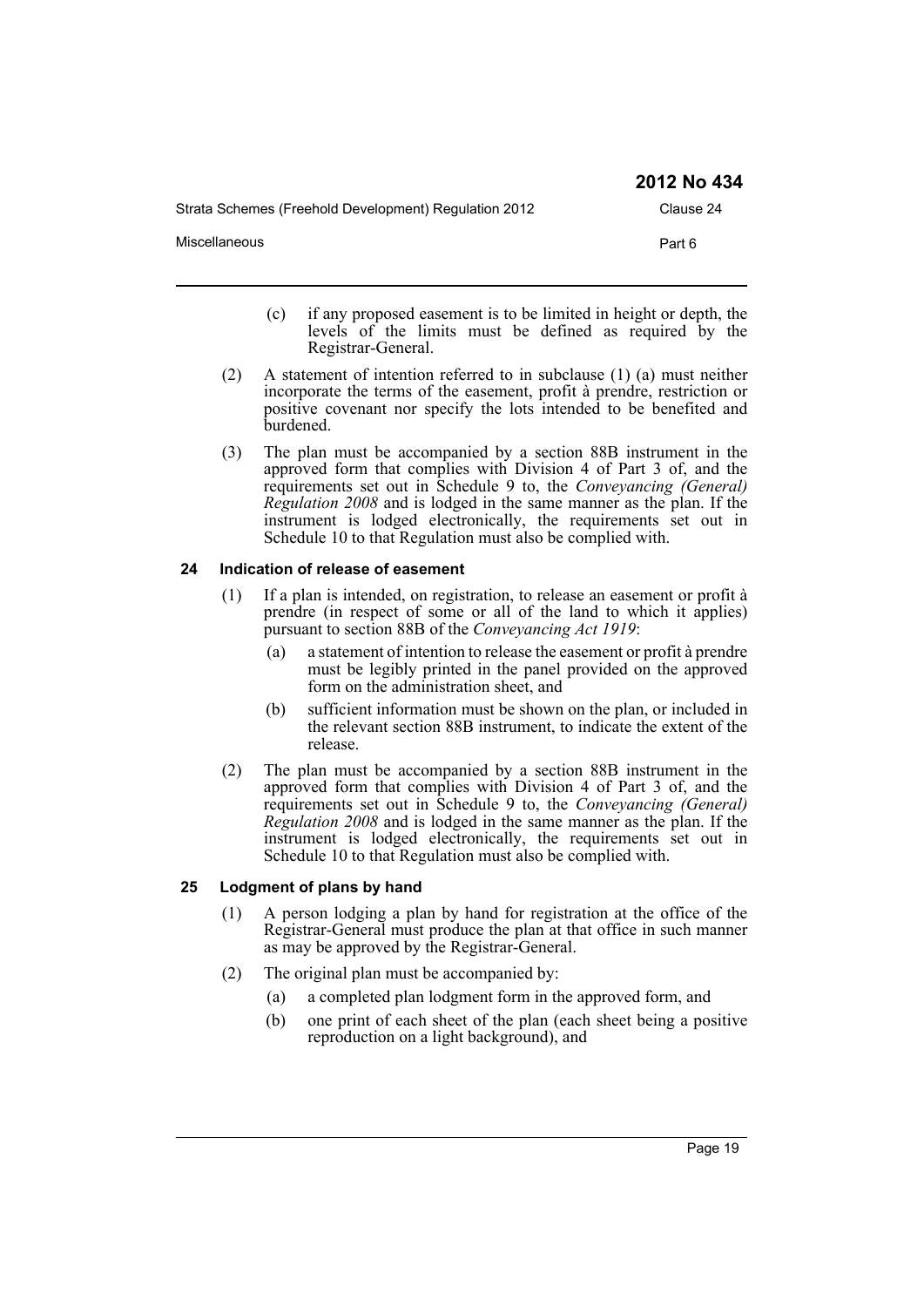Clause 26 Strata Schemes (Freehold Development) Regulation 2012

Part 6 Miscellaneous

(c) completed plan checklists in the approved form, if required by the Registrar-General.

**Note.** Division 1 of Part 2 of the Act requires a plan to be lodged with a separate document in the approved form relating to the plan. Such a document is called an *administration sheet* in this Regulation. Part 5 of this Regulation makes provision for administration sheets.

- (3) If the Registrar-General so requires, a plan must also be accompanied by:
	- (a) in the case of a strata plan, the certificate of title or Crown grant for the land comprising the parcel, and
	- (b) in the case of a strata plan of subdivision or a strata plan of consolidation, the certificates of title for the land comprised in the plan and for the common property comprised in the strata scheme, and
	- (c) in the case of a building alteration plan, the certificate of title for the common property comprised in the strata scheme.
- (4) The Registrar-General will not require a plan to be accompanied by a certificate of title or Crown grant if evidence is furnished to his or her satisfaction that the certificate of title or Crown grant is in his or her custody, and that he or she has authority to use that instrument in connection with registration of the plan, or that notice has been served under section 15  $(1)$  (d) of the Act.
- (5) If an original of a plan bears evidence of a strata certificate:
	- (a) the print of each sheet of the plan referred to in subclause  $(2)$  (b) must contain particulars of the certificate under the original signature of the duly authorised officer of the council or of the accredited certifier (as appropriate) who gave the certificate, and
	- (b) the administration sheet must be signed by the duly authorised officer of the council or of the accredited certifier (as appropriate) who gave the certificate.

#### <span id="page-19-0"></span>**26 Lodgment of plans electronically**

- (1) An authorised person lodging a plan electronically for registration in the office of the Registrar-General must lodge the plan in accordance with the e-plan system established by section 195AA of the *Conveyancing Act 1919* or otherwise with the consent of the Registrar-General.
- (2) Plan lodgment details must be provided in the manner required by the Registrar-General. The plan must comply with the requirements set out in Schedule 2 and be lodged in accordance with the relevant requirements of that Schedule.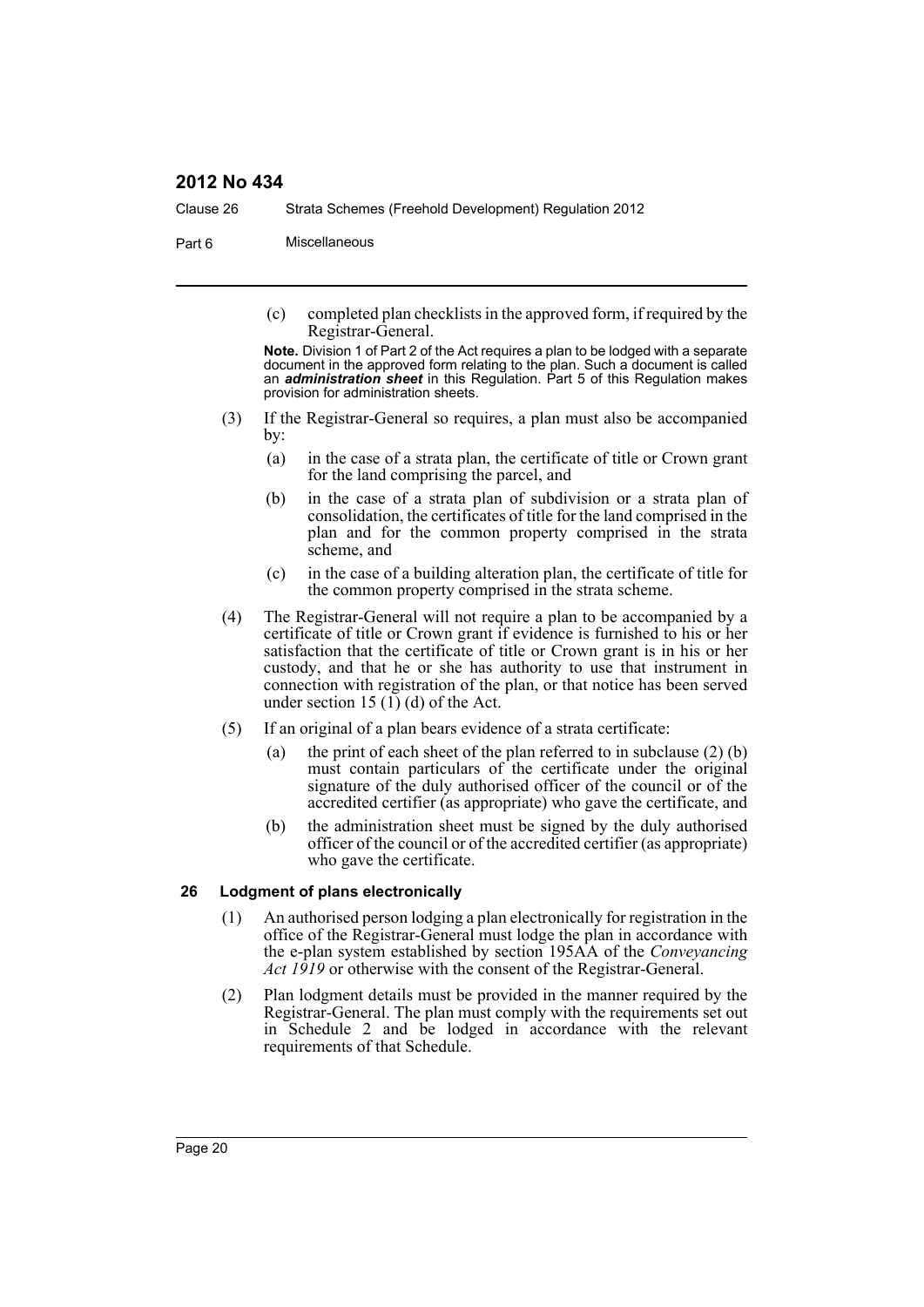|                                                       | 2012 No 434 |
|-------------------------------------------------------|-------------|
| Strata Schemes (Freehold Development) Regulation 2012 | Clause 27   |
| Miscellaneous                                         | Part 6      |

- (3) The plan file must be accompanied by files comprising:
	- (a) such instruments and data files as the Registrar-General may require, and
	- (b) completed plan checklists in the approved form, if required by the Registrar-General.

**Note.** Division 1 of Part 2 of the Act requires a plan to be lodged with a separate document in the approved form relating to the plan. Such a document is called an *administration sheet* in this Regulation. Part 5 of this Regulation makes provision for administration sheets.

- (4) The Registrar-General may permit a plan to be accompanied by:
	- (a) approved forms, and
	- (b) the consents referred to in subclause  $(5)$  (d).
- (5) The following original documents must be lodged by hand at the office of the Registrar-General, and may not be lodged electronically:
	- (a) in the case of a strata plan, the certificate of title or Crown grant for the land comprising the parcel,
	- (b) in the case of a strata plan of subdivision or a strata plan of consolidation, the certificates of title for the land comprised in the plan and for the common property comprised in the strata scheme,
	- (c) in the case of a building alteration plan, the certificate of title for the common property comprised in the strata scheme,
	- (d) such consents in writing to the registration of the plan signed by a lessee, caveator, judgment creditor or other person, as may be required by the Registrar-General,
	- (e) such other certificates of title, office copies of court orders, powers of attorney, statutory declarations and other original documents as may be required by the Registrar-General.
- (6) The Registrar-General will not require a certificate of title or Crown grant to be lodged if evidence is furnished to his or her satisfaction that the certificate of title or Crown grant is in his or her custody, and that he or she has authority to use that instrument in connection with registration of the plan, or that notice has been served under section 15  $(1)$  (d) of the Act.

#### <span id="page-20-0"></span>**27 Lodgment of other documents electronically**

Where a strata plan, a strata plan of subdivision, a strata plan of consolidation or a building alteration plan that the Registrar-General permits to be lodged electronically is accompanied by other documents,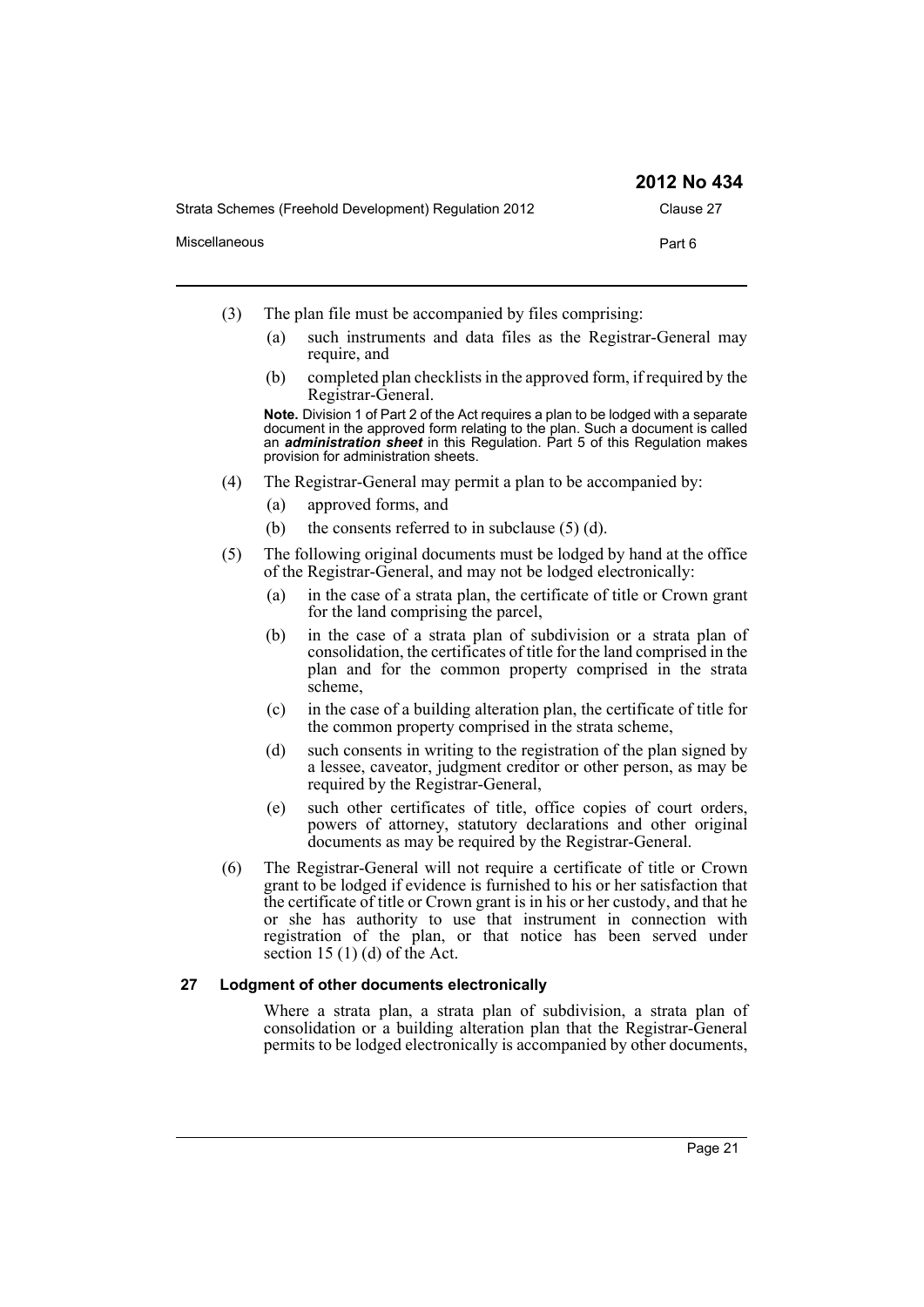Clause 28 Strata Schemes (Freehold Development) Regulation 2012

Part 6 Miscellaneous

those documents must also be lodged electronically and comply with the requirements set out in Schedule 5, except those documents referred to in clause  $26(5)$ .

#### <span id="page-21-0"></span>**28 Councils' strata certificates and notices**

- (1) A strata certificate issued or notice given by a local council under section 37 (1), (1A), (2), (3), (4) or (5) of the Act must be in the approved form.
- (2) A notice under section 37 (2) of the Act must be accompanied by a copy of a plan illustrating the proposed subdivision, identified by the signature of the duly authorised officer of the council who signed the notice.
- (3) A local council must keep (as part of the register kept by the council under clause 264 or 265 of the *Environmental Planning and Assessment Regulation 2000*) a record of the following:
	- (a) the date of issue of each strata certificate issued by the council under section 37 of the Act,
	- (b) the date of issue of each strata certificate issued by an accredited certifier under section 37A of the Act in relation to a building or proposed building within the area of the council.
- (4) A local council must keep the following documents for each strata certificate issued by it under section 37 of the Act, or by an accredited certifier under section 37A of the Act, in relation to a building or proposed building within the area of the council:
	- (a) a copy of the strata certificate,
	- (b) a copy of the proposed strata plan, strata plan of subdivision or notice of conversion to which the strata certificate relates,
	- (c) copies of any related documents submitted to the council by the applicant for the strata certificate in connection with the application.
- (5) A local council must make the documents kept by it under subclause (4) available for inspection at its principal office, free of charge, during the council's ordinary office hours. A copy of any such document may be made on payment of a reasonable copying charge set by the council.

#### <span id="page-21-1"></span>**29 Accredited certifier certificates**

- (1) A strata certificate issued by an accredited certifier under section 37A of the Act must be in the approved form.
- (2) An accredited certifier must within 7 days after issuing a strata certificate send a copy of the following documents to the consent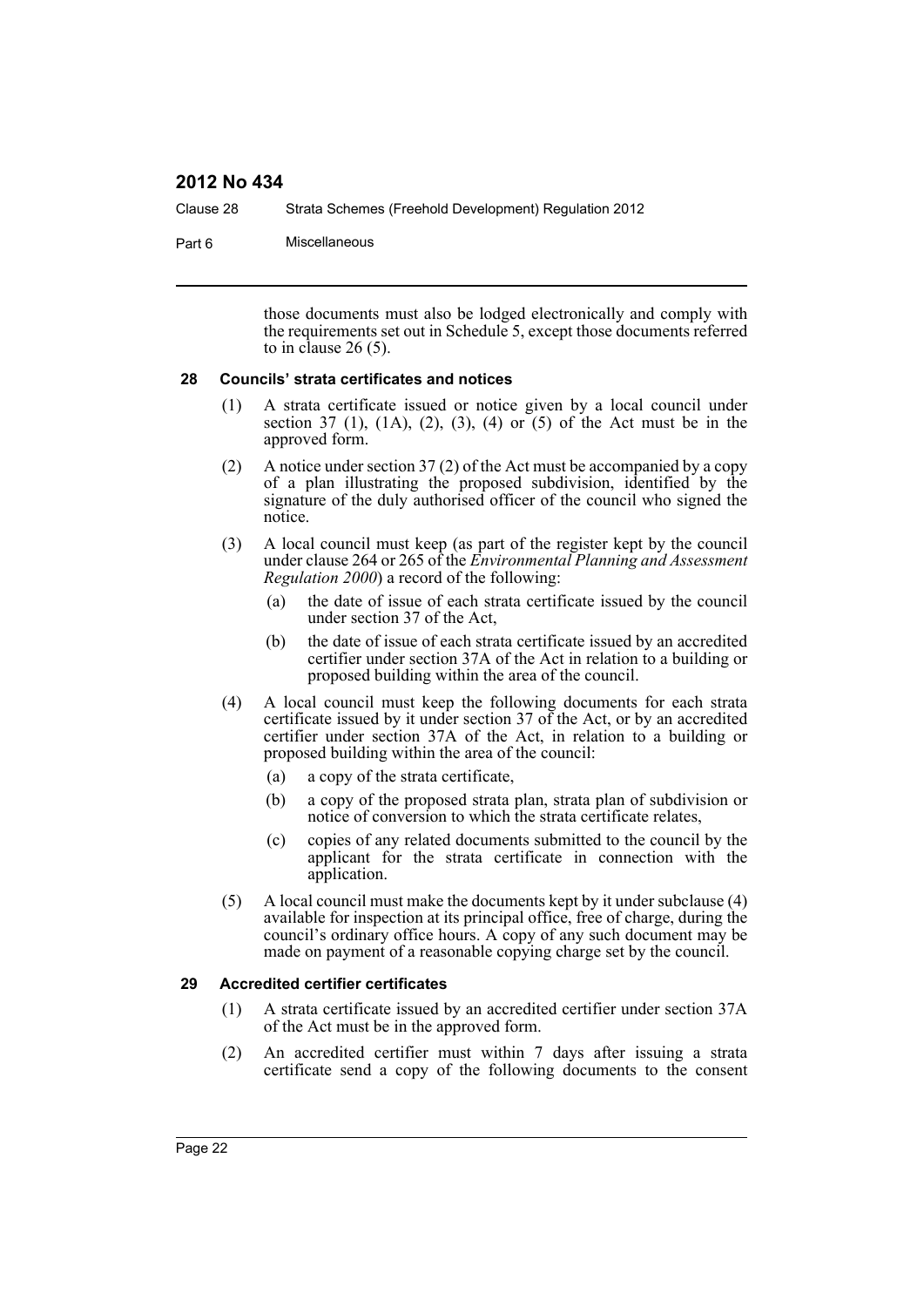|                                                       | 2012 No 434 |
|-------------------------------------------------------|-------------|
| Strata Schemes (Freehold Development) Regulation 2012 | Clause 30   |
| Miscellaneous                                         | Part 6      |

authority that granted the relevant development consent and to the local council (if the local council is not the consent authority):

- (a) the strata certificate,
- (b) the proposed strata plan, strata plan of subdivision or notice of conversion concerned,
- (c) any other related documents submitted to the accredited certifier by the applicant for the strata certificate in connection with the application.
- (3) Clause 8 (Record keeping by accredited certifiers) of the *Building Professionals Regulation 2007* applies (as a requirement of this Regulation) in respect of strata certificates and applications for strata certificates in the same way as it applies in respect of certificates and applications for certificates referred to in that clause.

#### <span id="page-22-0"></span>**30 Inspection required prior to issuing a strata certificate**

- (1) This clause applies to a building for which a strata certificate is to be issued under section 37 or 37A of the Act.
- (2) As construction of the building nears completion, or after it has been completed, a council or accredited certifier must inspect the building, and the common property areas around the building, so as to be satisfied, as required by section 37AA of the Act, that:
	- (a) the floors, external walls and ceilings depicted in the proposed strata plan for the building correspond to those of the building as constructed, and
	- (b) the floors, external walls and ceilings of the building as constructed correspond to those depicted in the building plans that accompanied the construction certificate for the building, and
	- (c) any facilities required by the relevant development consent (such as parking spaces, terraces and courtyards) have been provided in accordance with those requirements.

### <span id="page-22-1"></span>**31 Body corporate certificates**

- (1) A certificate given by a body corporate under section  $9(3)(d)(i)$ , 11 (b), 13 (2) (b) (i), 19 (3) (b), 28 (4) or 37 (2), (4) (a) or (5) (a) of the Act must be in the approved form.
- (2) For the purpose of identification, a plan in respect of which a certificate is given under section 37 (2) of the Act must be signed by each person who attested the affixing of the seal of the body corporate on the certificate.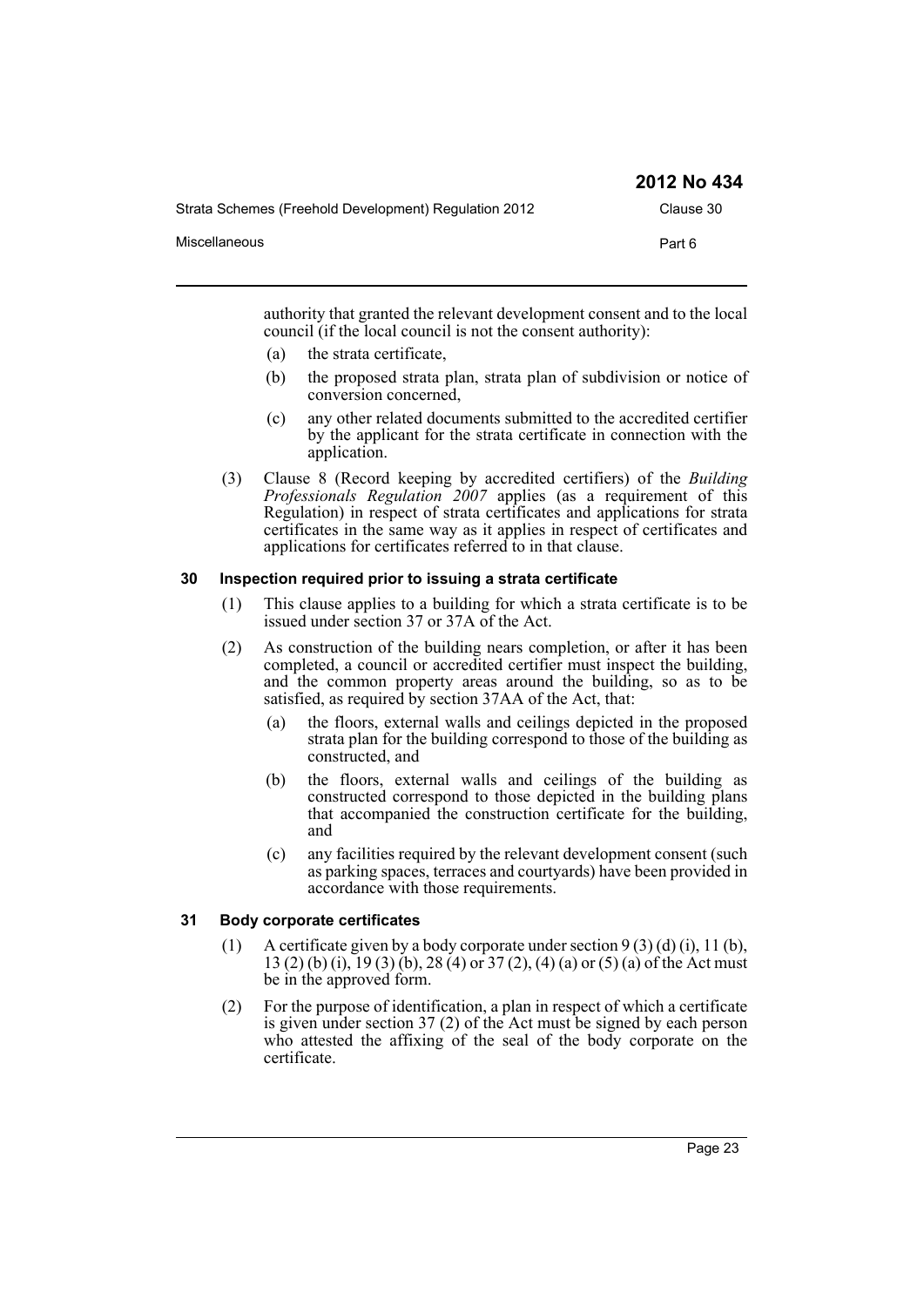Clause 32 Strata Schemes (Freehold Development) Regulation 2012

Part 6 Miscellaneous

#### <span id="page-23-0"></span>**32 Category 1 fire safety provisions**

For the purposes of section 37 of the Act, the following provisions of the *Building Code of Australia* are prescribed as *Category 1 fire safety provisions*, namely, EP1.3, EP1.4, EP1.6, EP2.1, EP2.2 and EP3.2 in Volume One of that Code and P2.3.2 in Volume Two of that Code.

#### <span id="page-23-1"></span>**33 Periods for retention of documents**

- (1) For the purposes of section 49 (2) (b) of the Act, the period prescribed is the period of 7 years commencing with the day on which the plan or other document was lodged.
- (2) For the purposes of section 49 (2) (c) of the Act, the period prescribed is the period of 7 years commencing with the day on which the plan or other document was registered or recorded.

#### <span id="page-23-2"></span>**34 Fees**

- (1) The fees specified opposite the matters listed in Schedule 6 are payable to the Registrar-General in respect of those matters.
- (2) A fee is payable before the service to which the fee relates is provided or at such time, and in accordance with such conditions, as the Registrar-General may agree with the person paying the fee.

#### <span id="page-23-3"></span>**35 Saving**

Any act, matter or thing that, immediately before the repeal of the *Strata Schemes (Freehold Development) Regulation 2007*, had effect under that Regulation continues to have effect under this Regulation.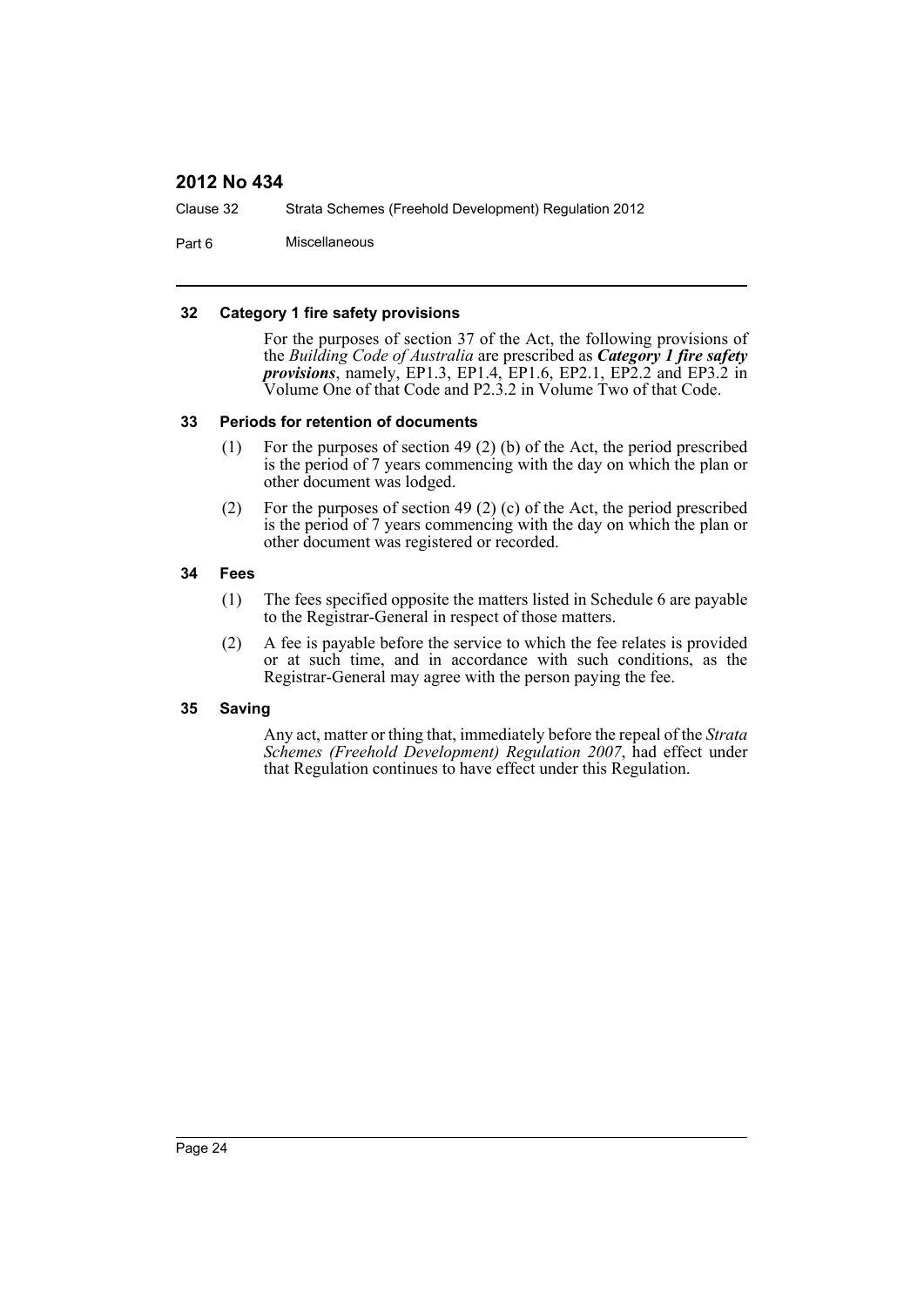Strata Schemes (Freehold Development) Regulation 2012

Requirements for plans lodged by hand Schedule 1

# <span id="page-24-0"></span>**Schedule 1 Requirements for plans lodged by hand**

(Clauses 5 and 7)

#### **1 Material on which plan to be drawn**

- (1) Each plan sheet must consist of archival quality paper, or some other medium approved by the Registrar-General.
- (2) A plan must be drawn on one side of a plan sheet only, and must be drawn on a matt surface.
- (3) Each plan sheet must be free from blemishes and creases.

#### **2 Plan drawing sheet dimensions**

Each plan sheet must have external dimensions of 420 millimetres by 297 millimetres (standard A3 size).

#### **3 Margins**

- (1) A margin of at least 10 millimetres must be left around the plan drawing area of each plan sheet.
- (2) No printing, writing or other notation (other than directions or notations authorised by the Registrar-General) must appear in, or extend into, the margin.

#### **4 Lettering**

- (1) Unless the Registrar-General otherwise approves, all words must be in the English language, and all letters, figures and symbols appearing on a plan must be in a font style that is:
	- (a) dense and black in colour, and
	- (b) in upper case only (except as otherwise provided by this Schedule), and
	- (c) open in formation and construction, and
	- (d) in an upright style.
- (2) Unless the Registrar-General otherwise approves or this Schedule otherwise allows, all symbols must be letters.

#### **5 Use of colouring and edging prohibited**

Neither colouring nor edging are to be used on a plan sheet.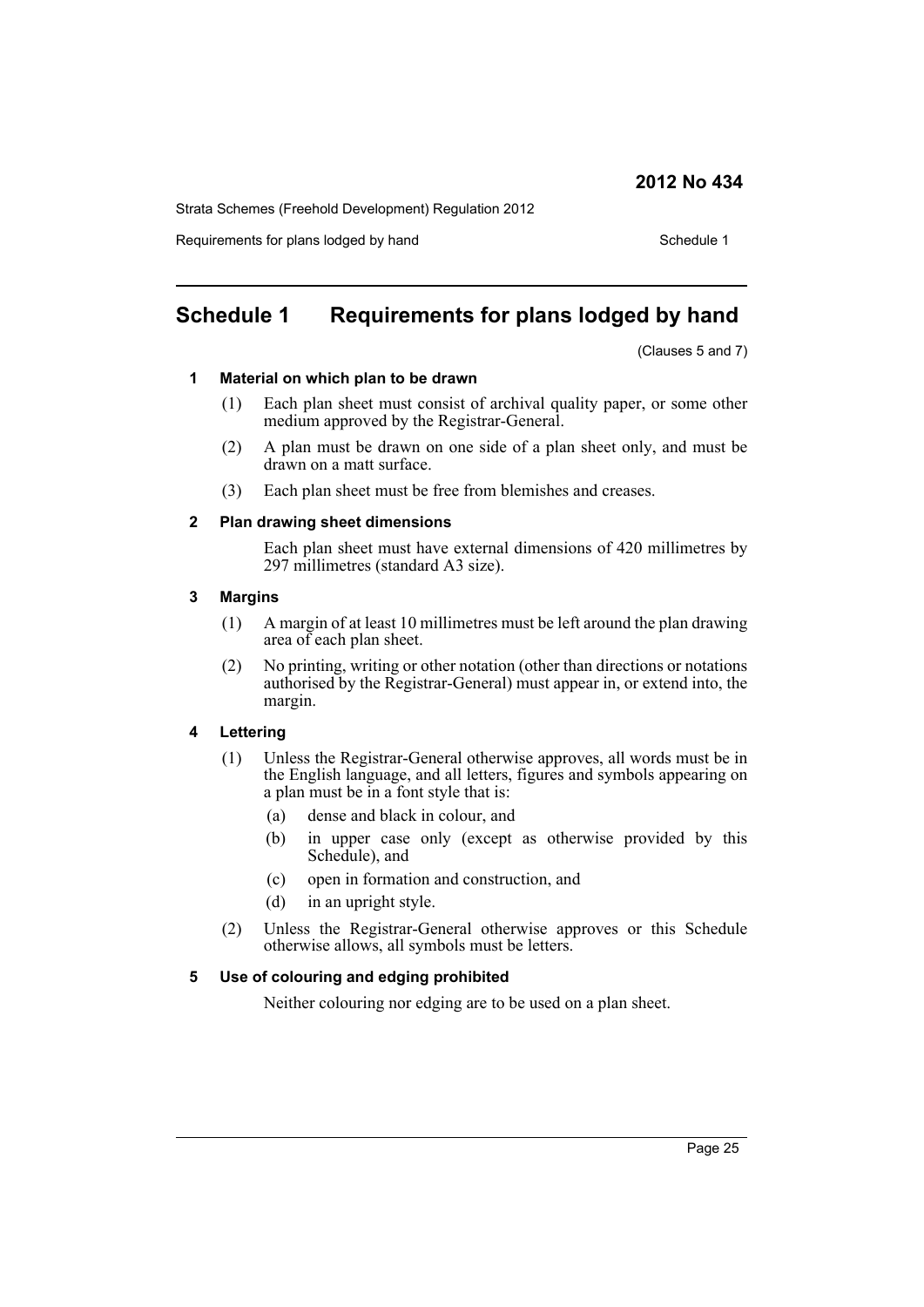Strata Schemes (Freehold Development) Regulation 2012

Schedule 1 Requirements for plans lodged by hand

#### **6 Clarity of detail**

The plan must be drawn in a manner and to a scale that allows all details and notations to be clearly reproduced by the copying processes used by the Registrar-General.

#### **7 Alterations**

- (1) A plan may be altered only by striking through the matter to be altered.
- (2) In particular, a plan may not be altered by the use of correction fluid or by rubbing, scraping or cutting the surface of the plan sheet.
- (3) The Registrar-General may require a plan sheet to be replaced if, in the opinion of the Registrar-General, any alteration on the sheet will render it unsuitable for copying.

#### **8 Information to be included on plan sheets**

- (1) Each plan sheet in a series of plan sheets must be numbered consecutively as part of the series (for example, the first and second sheets in a plan that is made up of 5 sheets must be numbered "Sheet 1 of 5 sheets" and "Sheet 2 of 5 sheets", respectively).
- (2) Each sheet of a location plan or floor plan must contain a north point (directed upwards).
- (3) No information (other than the plan and any separate diagrams and tabulations of dimensions relating to the plan) is to appear within the plan drawing area of a plan sheet.

#### **9 Linear dimensions**

- (1) Linear measurements must be expressed in metres without any accompanying symbol.
- (2) If a length of less than one metre is shown, the decimal point must be preceded by the numeral "0".

#### **10 Area dimensions**

- (1) Area measurements must be expressed as follows:
	- (a) areas of less than one hectare must be expressed in square metres, accompanied by the symbol " $m<sup>2</sup>$ ",
	- (b) areas of one hectare or more must be expressed in hectares (using not more than 4 significant figures), accompanied by the symbol "ha",
	- (c) areas of 10,000 hectares or more must be expressed in square kilometres, accompanied by the symbol " $km<sup>2</sup>$ ".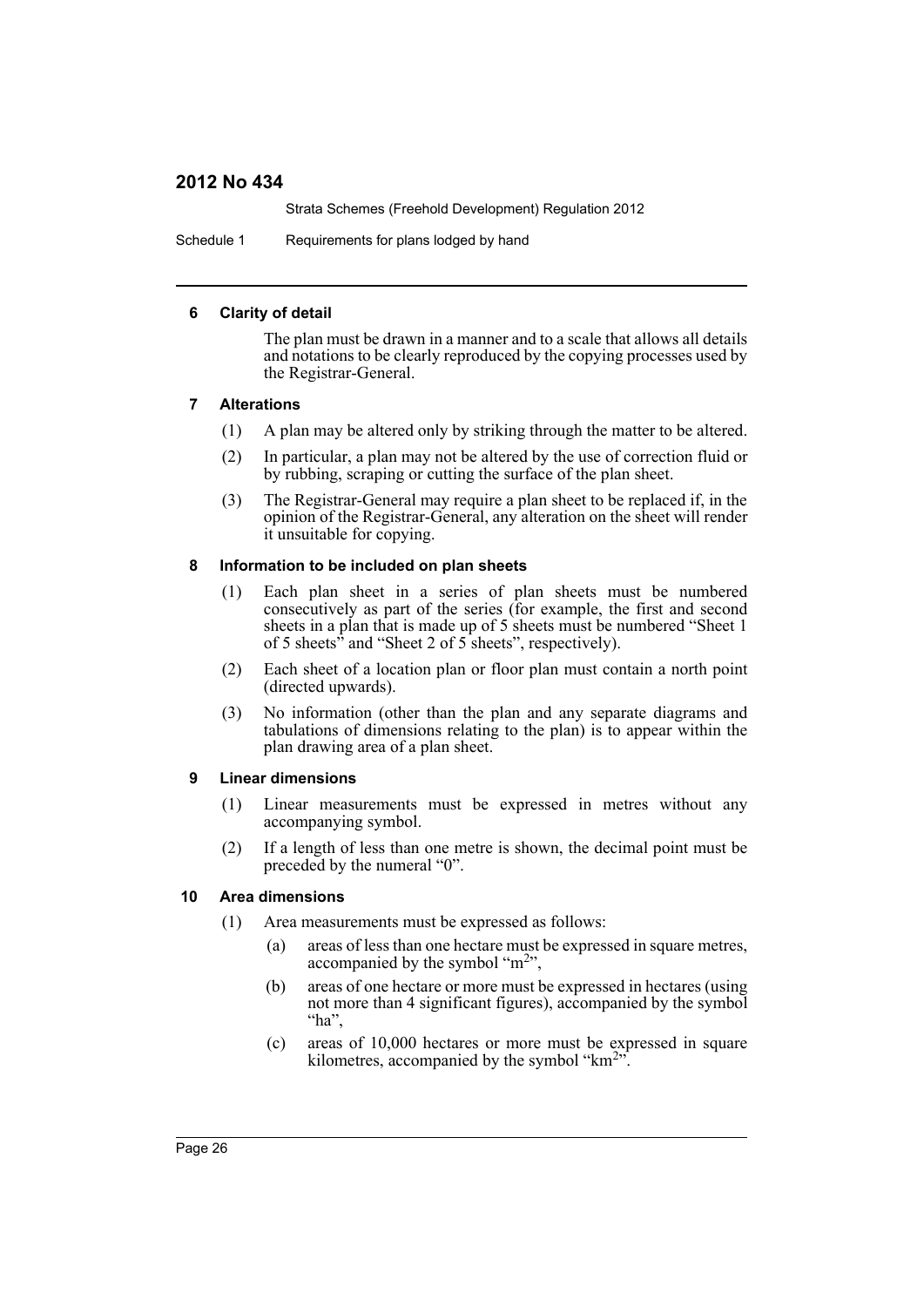Strata Schemes (Freehold Development) Regulation 2012

Requirements for plans lodged by hand Schedule 1 Schedule 1

- (2) A statement may be added to the plan stating that all areas are approximate.
- (3) The total area of a lot:
	- (a) must be shown within or relevant to the most significant part of the lot, and
	- (b) must be the exact mathematical total of the areas shown elsewhere in the plan within or relevant to the component parts of that lot.

#### **11 Bearings and angles**

- (1) Bearings must not be shown on any plan sheet unless they form part of permitted survey information.
- (2) Angular relationships must be established by linear dimensions and rectangular offsets only, and not by use of angular dimensions, except in the case of an angular dimension of 90°, which may be shown as such on a floor plan.

#### **12 Reduction ratio**

There must be a statement on each sheet of a location plan or floor plan of the reduction ratio at which the plan is drawn.

#### **13 Identification of new or proposed easements, profits à prendre, restrictions and positive covenants**

- (1) A location plan must contain sufficient information to define the site of:
	- (a) any easement, profit à prendre, restriction or positive covenant that is intended to be created as a consequence of the registration of the plan and that affects common property not within a building, and
	- (b) any easement or profit à prendre intended to be partially released as a consequence of the registration of the plan, and
	- (c) any proposed easement (other than an easement referred to in paragraph (a) or (b)), profit à prendre, restriction or positive covenant, or proposed variation or partial release of an easement or profit à prendre, that affects common property not within a building, and

where necessary, contain sufficient information to indicate the relationship of any such easement, profit à prendre, restriction or positive covenant to the boundaries of any affected parcel or lot.

- (2) A floor plan must contain sufficient information to define the site of:
	- (a) any easement, profit à prendre, restriction or positive covenant intended to be created as a consequence of the registration of the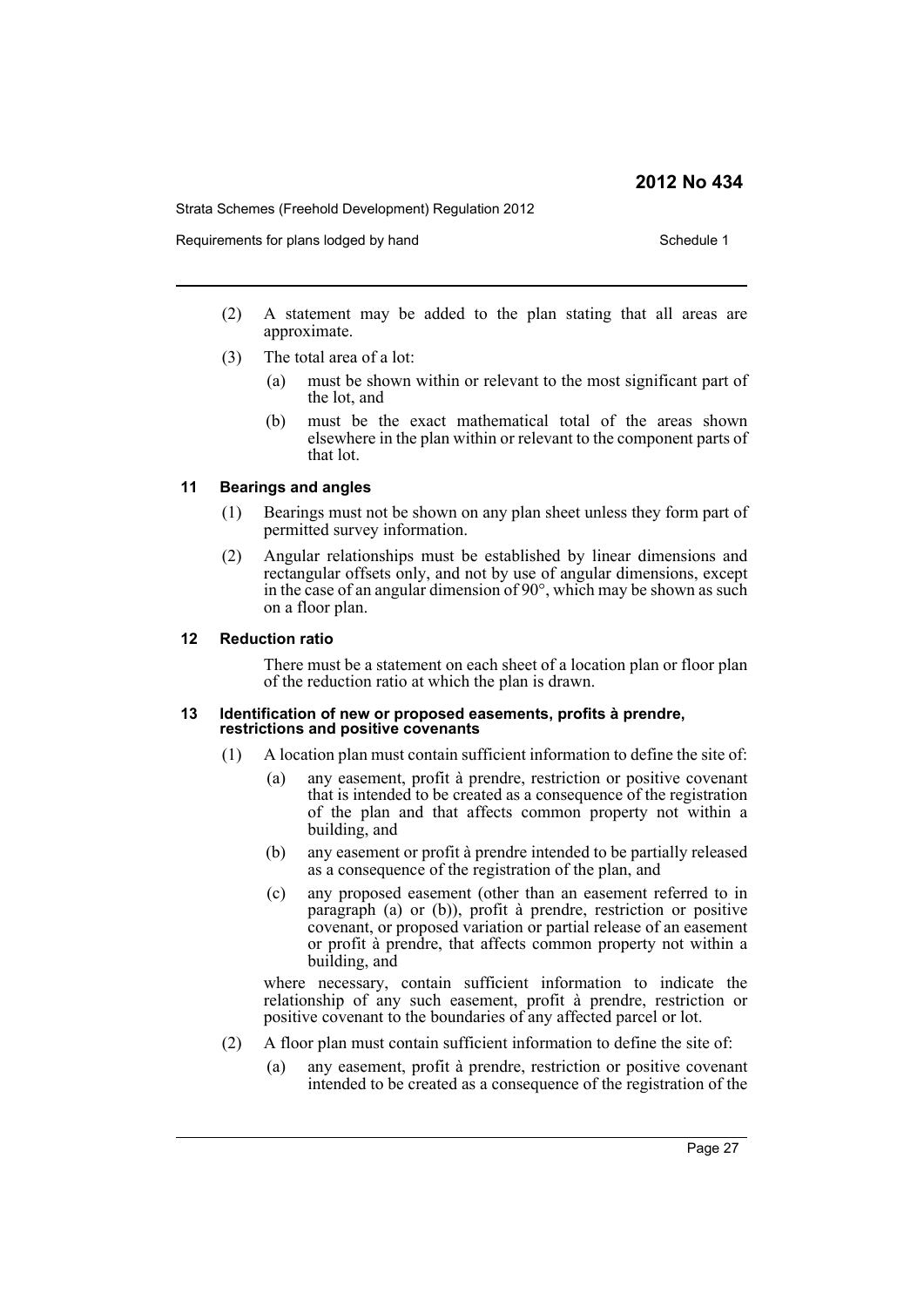Strata Schemes (Freehold Development) Regulation 2012

Schedule 1 Requirements for plans lodged by hand

plan that affects a lot in the plan or common property within a building, and

- (b) any proposed easement over a lot in the plan or common property within a building.
- (3) If a proposed easement is in respect of an existing tunnel, pipe, conduit, wire or other similar object which is underground or is within or beneath an existing building, it is sufficient to indicate on the location plan or floor plan (as the case may be) the approximate position of the easement.

#### **14 Identification of existing easements, profits à prendre, restrictions and positive covenants on location plans**

- (1) A location plan must:
	- (a) contain sufficient information to define the site, nature and origin of any existing easement, profit à prendre, restriction or positive covenant affecting a parcel, and
	- (b) wherever possible, show the relationship of the easement, profit à prendre, restriction or positive covenant to the boundaries of the parcel.
- (2) If an easement is in respect of an existing tunnel, pipe, conduit, wire or other similar object which is underground or is within or beneath an existing building, it is sufficient to indicate on the location plan the approximate position of the easement.
- (3) A floor plan may show sufficient information to define the site of an existing easement that is located within a building if the Registrar-General agrees that the enjoyment of the easement would be reliant on its position being shown in such a manner.
- (4) In this clause:

*origin*, in relation to an existing easement, means the Gazette reference or registration number of the instrument or plan by which the easement was granted, reserved, notified or otherwise created.

#### **15 Signatures not to appear**

The plan drawing sheets are not to show any signatures or seals. **Note.** All signatures and seals must be shown on the administration sheet.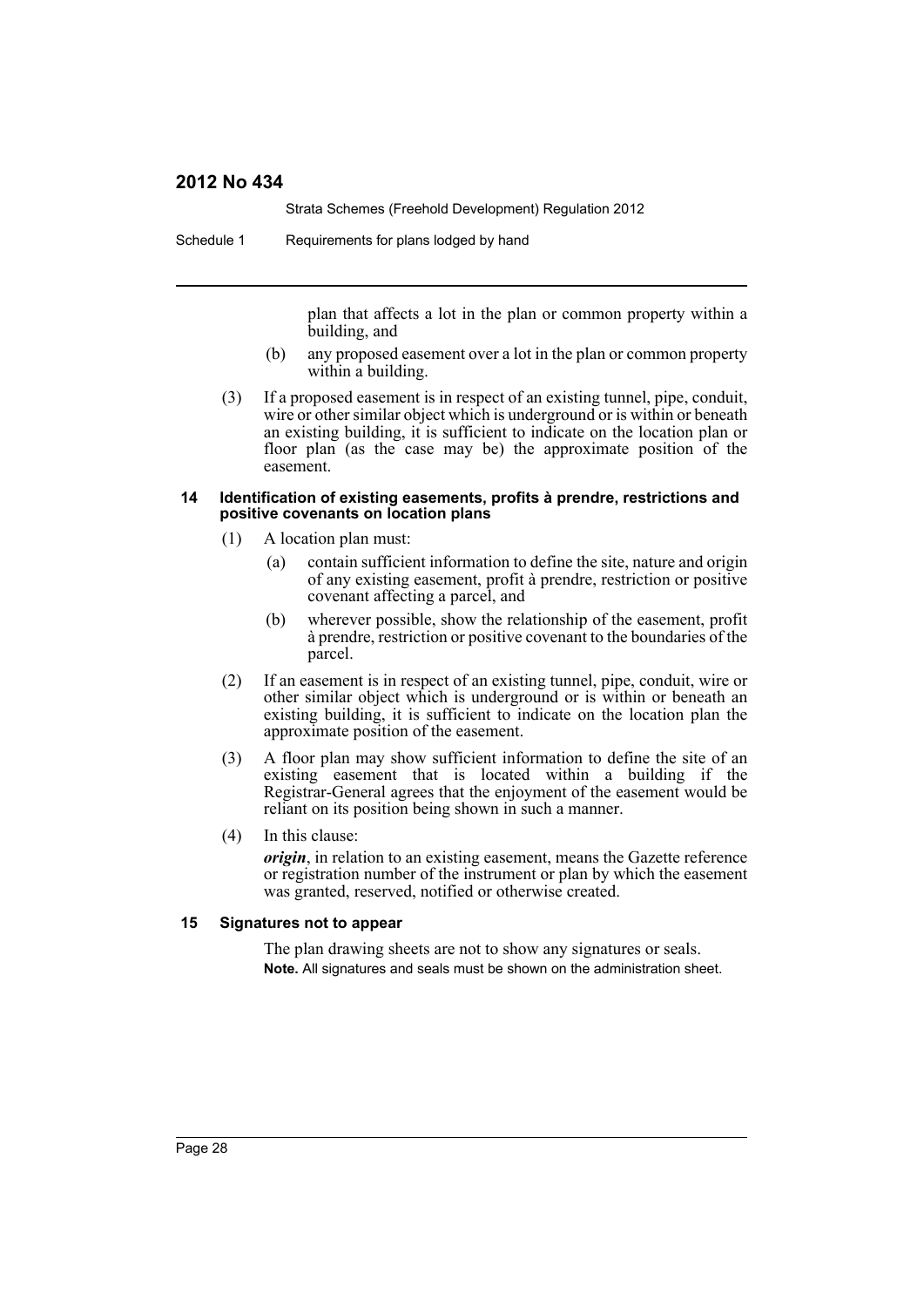Strata Schemes (Freehold Development) Regulation 2012

Requirements for plans lodged electronically example 2 Schedule 2

# <span id="page-28-0"></span>**Schedule 2 Requirements for plans lodged electronically**

(Clauses 5, 7 and 26)

#### **1 File type in which plan to be created**

- (1) The plan must be created in a format approved by the Registrar-General.
- (2) A plan comprising more than one sheet must be created as a multipage file.

#### **2 Plan drawing sheet dimensions**

Each plan sheet must have external dimensions of 420 millimetres in width by 297 millimetres in length (standard A3 size).

#### **3 Margins**

- (1) A margin of at least 10 millimetres must be left around the plan drawing area of each plan sheet.
- (2) No printing, writing or other notation (other than directions or notations authorised by the Registrar-General) must appear in, or extend into, the margin.

#### **4 Lettering**

- (1) Unless the Registrar-General otherwise approves, all words must be in the English language, and all letters, figures and symbols appearing on a plan must be in a font style that is:
	- (a) dense and black in colour, and
	- (b) in upper case only (except as otherwise provided by this Schedule), and
	- (c) open in formation and construction, and
	- (d) in an upright style.
- (2) Unless the Registrar-General otherwise approves or this Schedule provides otherwise, symbols may only be used for punctuation of text, and letters must be used instead of special symbols.

#### **5 Use of colouring and edging prohibited**

Neither colouring nor edging are to be used on a plan sheet.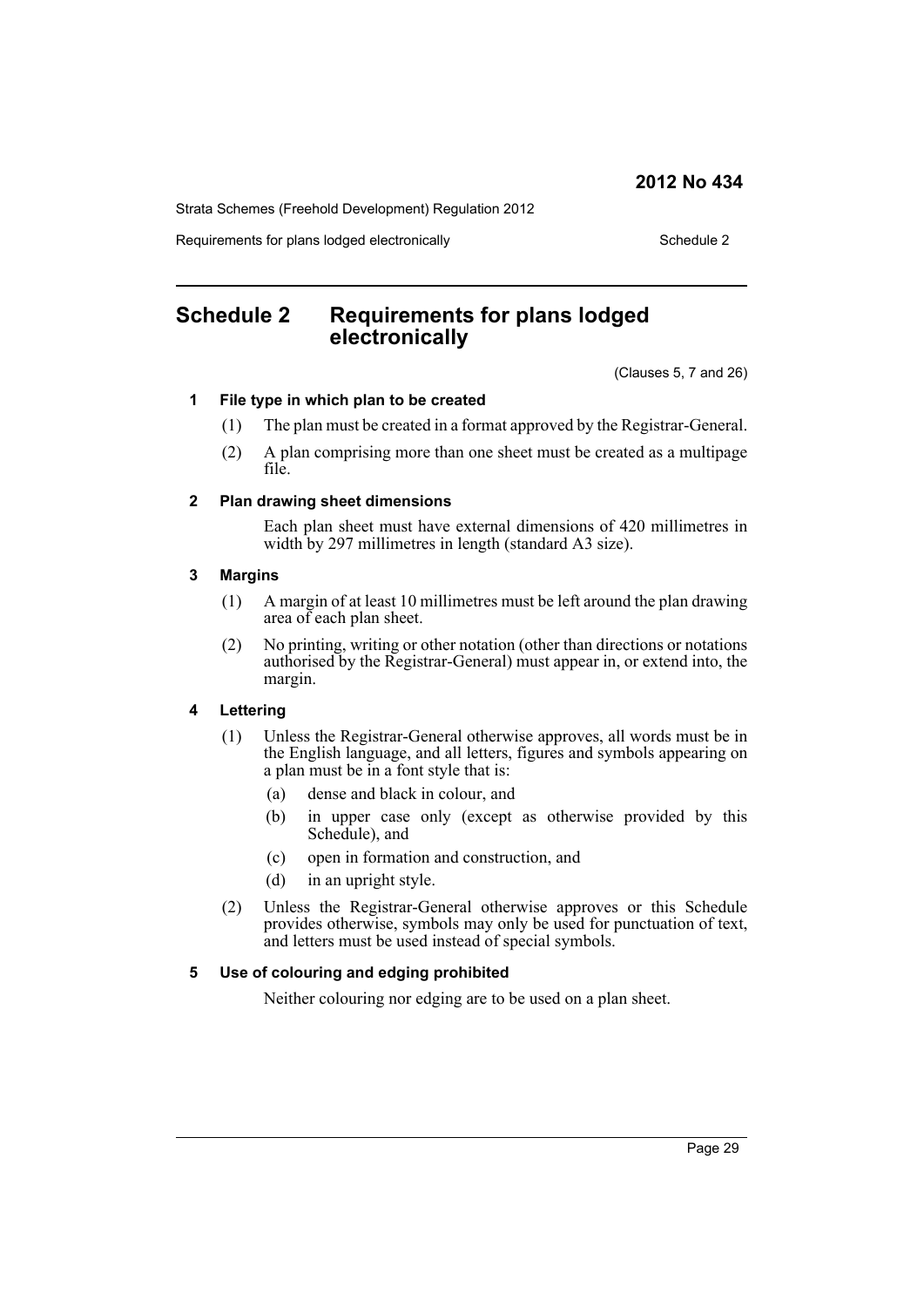Strata Schemes (Freehold Development) Regulation 2012

Schedule 2 Requirements for plans lodged electronically

#### **6 Clarity of detail**

- (1) The plan must be drawn to a scale and the image created in a manner that allows all details and notations to be clearly reproduced by the copying processes used by the Registrar-General.
- (2) The Registrar-General may require a plan file to be resubmitted if, in the opinion of the Registrar-General, the plan image does not comply with subclause (1).

#### **7 Alterations**

- (1) A plan image must not be altered.
- (2) Any alterations must be made to the Computer Aided Drafting (CAD) software plan file and a new image created.

#### **8 Information to be included on plan sheets**

- (1) Each plan sheet in a series of plan sheets must be numbered consecutively as part of the series (for example, the first and second sheets in a plan that is made up of 5 sheets must be numbered "Sheet 1 of 5 sheets" and "Sheet 2 of 5 sheets", respectively).
- (2) Each sheet of a location plan or floor plan must contain a north point (directed upwards).
- (3) No information (other than the plan and any separate diagrams and tabulations of dimensions relating to the plan) is to appear within the plan drawing area of a plan sheet.

#### **9 Linear dimensions**

- (1) Linear measurements must be expressed in metres, without rounding or any accompanying symbol.
- (2) If a length of less than one metre is shown, the decimal point must be preceded by the numeral "0".

#### **10 Area dimensions**

- (1) Area measurements must be expressed as follows:
	- (a) areas of less than one hectare must be expressed in square metres, accompanied by the symbol " $m<sup>2</sup>$ ",
	- (b) areas of one hectare or more must be expressed in hectares (using not more than 4 significant figures), accompanied by the symbol "ha",
	- (c) areas of 10,000 hectares or more must be expressed in square kilometres, accompanied by the symbol " $km<sup>2</sup>$ ".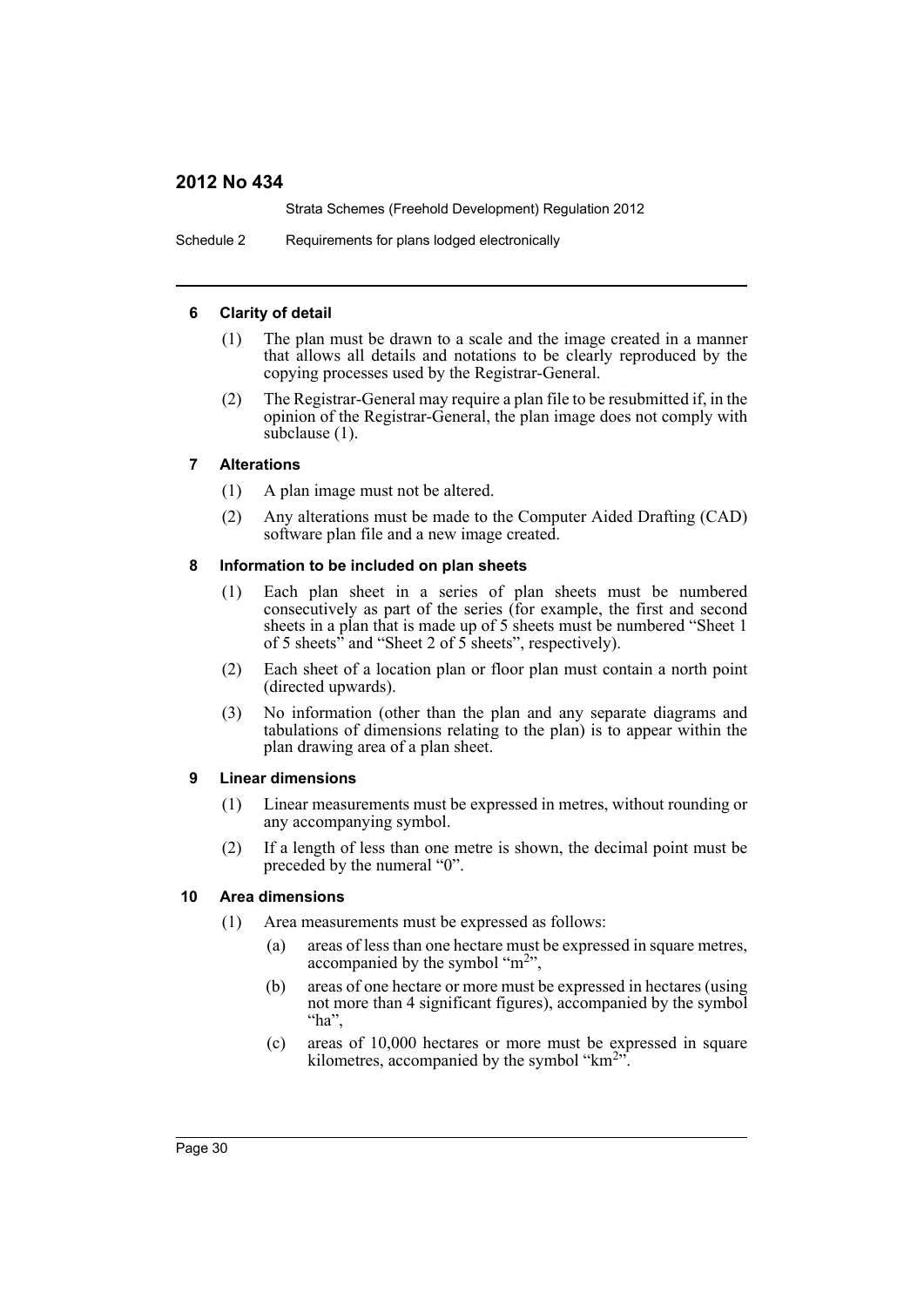Strata Schemes (Freehold Development) Regulation 2012

Requirements for plans lodged electronically example 2 Schedule 2

- (2) A statement may be added to the plan stating that all areas are approximate.
- (3) The total area of a lot:
	- (a) must be shown within or relevant to the most significant part of the lot, and
	- (b) must be the exact mathematical total of the areas shown elsewhere in the plan within or relevant to the component parts of that lot.

#### **11 Bearings and angles**

- (1) Bearings must not be shown on any plan sheet unless they form part of permitted survey information.
- (2) Angular relationships must be established by linear dimensions and rectangular offsets only, and not by use of angular dimensions, except in the case of an angular dimension of 90°, which may be shown as such on a floor plan.

#### **12 Reduction ratio**

There must be a statement on each sheet of the reduction ratio at which the plan is drawn.

#### **13 Identification of new or proposed easements, profits à prendre, restrictions and positive covenants**

- (1) A location plan must contain sufficient information to define the site of:
	- (a) any easement, profit à prendre, restriction or positive covenant that is intended to be created as a consequence of the registration of the plan and that affects common property not within a building, and
	- (b) any easement or profit à prendre intended to be partially released as a consequence of the registration of the plan, and
	- (c) any proposed easement (other than an easement referred to in paragraph (a) or (b)), profit à prendre, restriction or positive covenant, or proposed variation or partial release of an easement or profit à prendre, that affects common property not within a building, and

where necessary, contain sufficient information to indicate the relationship of any such easement, profit à prendre, restriction or positive covenant to the boundaries of any affected parcel or lot.

- (2) A floor plan must contain sufficient information to define the site of:
	- (a) any easement, profit à prendre, restriction or positive covenant intended to be created as a consequence of the registration of the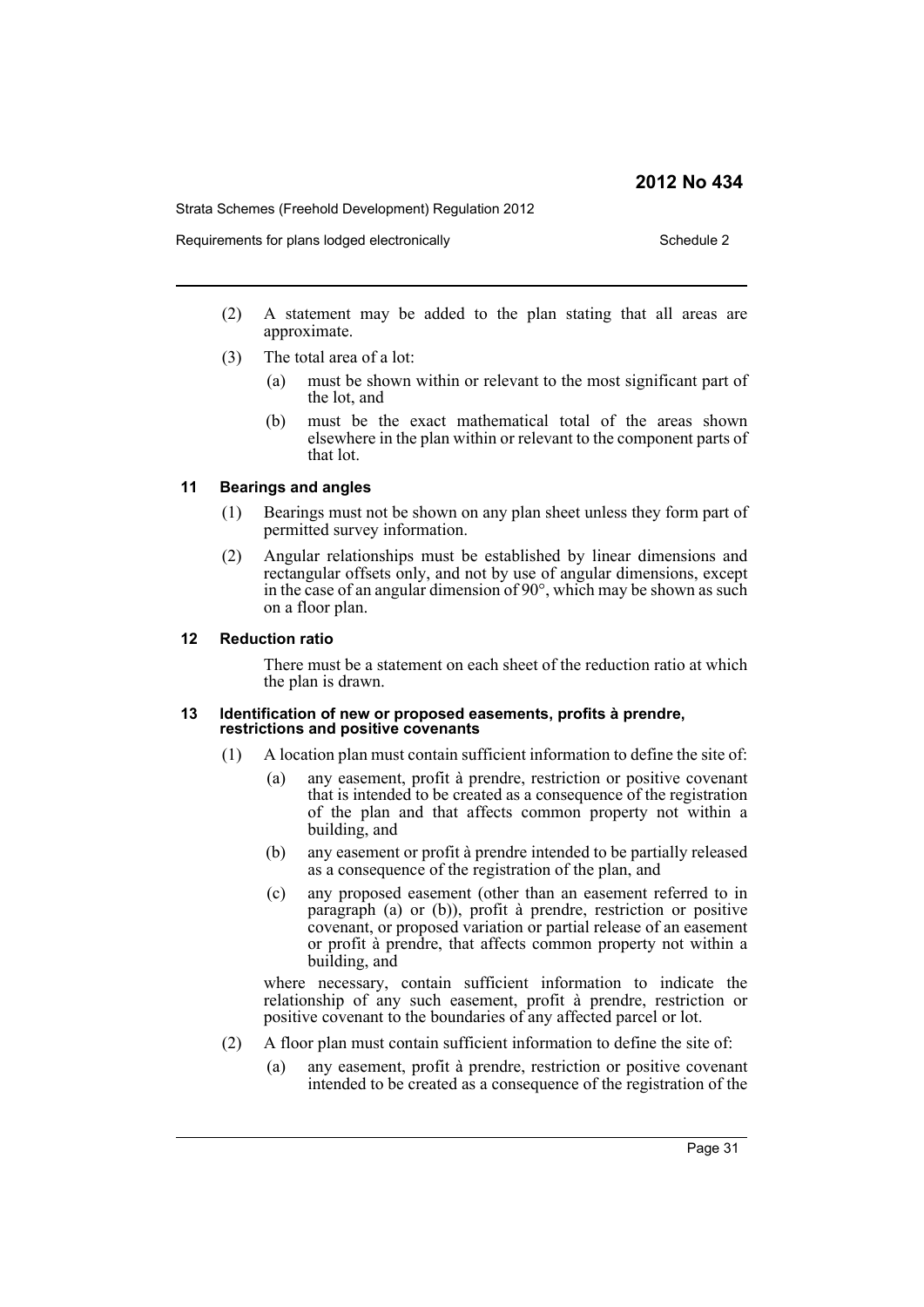Strata Schemes (Freehold Development) Regulation 2012

Schedule 2 Requirements for plans lodged electronically

plan that affects a lot in the plan or common property within a building, and

- (b) any proposed easement over a lot in the plan or common property within a building.
- (3) If a proposed easement is in respect of an existing tunnel, pipe, conduit, wire or other similar object which is underground or is within or beneath an existing building, it is sufficient to indicate on the location plan or floor plan (as the case may be) the approximate position of the easement.

#### **14 Identification of existing easements, profits à prendre, restrictions and positive covenants on location plans**

- (1) A location plan must:
	- (a) contain sufficient information to define the site, nature and origin of any existing easement, profit à prendre, restriction or positive covenant affecting a parcel, and
	- (b) wherever possible, show the relationship of the easement, profit à prendre, restriction or positive covenant to the boundaries of the parcel.
- (2) If an easement is in respect of an existing tunnel, pipe, conduit, wire or other similar object which is underground or is within or beneath an existing building, it is sufficient to indicate on the location plan the approximate position of the easement.
- (3) A floor plan may show sufficient information to define the site of an existing easement that is located within a building if the Registrar-General agrees that the enjoyment of the easement would be reliant on its position being shown in such a manner.
- (4) In this clause:

*origin*, in relation to an existing easement, means the Gazette reference or registration number of the instrument or plan by which the easement was granted, reserved, notified or otherwise created.

#### **15 Signatures not to appear**

The plan drawing sheets are not to show any signatures or seals. **Note.** All signatures and seals must be shown on the administration sheet.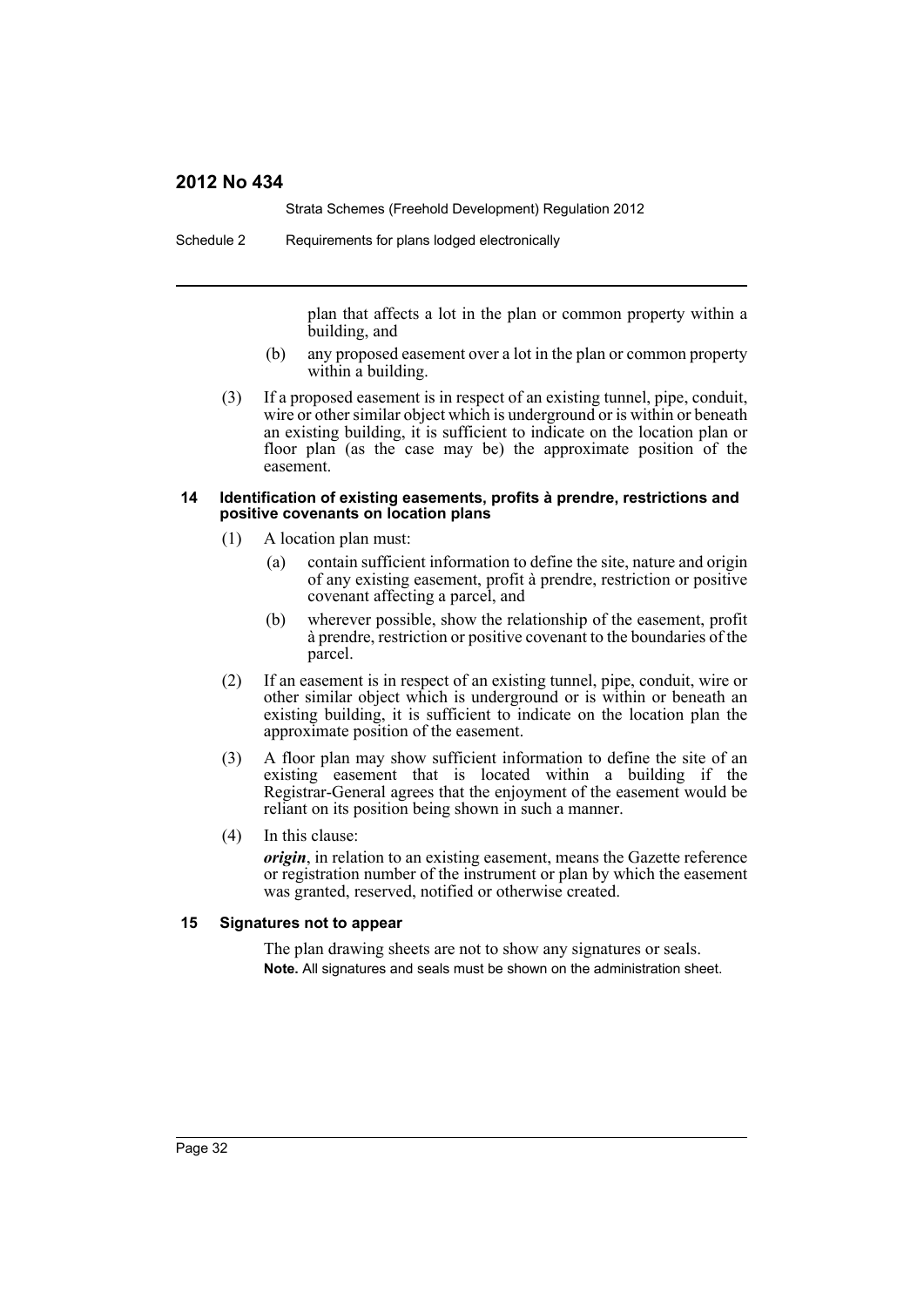Strata Schemes (Freehold Development) Regulation 2012

Requirements for administration sheet Schedule 3

# <span id="page-32-0"></span>**Schedule 3 Requirements for administration sheet**

(Clause 19)

**Note.** An administration sheet must be in the approved form (see Division 1 of Part 2 of the Act). All signatures and seals must be shown on the administration sheet. No signatures or seals are to appear on the plan drawing sheets. The completed administration sheet forms part of the plan and must be lodged with and in the same manner as the plan.

#### **1 Use of approved form**

- (1) An administration sheet must be in the approved form.
- (2) Any signatures, seals or certificates that cannot satisfactorily be shown on one sheet may be shown on one or more additional sheets in the approved form. The total number of additional sheets must not be more than 5 unless the Registrar-General otherwise approves.

#### **2 Paper**

The paper used must be:

- (a) white and free from discolouration and blemishes, and
- (b) of archival quality, and
- (c) 297 millimetres in length by 210 millimetres in width (standard A4), or such other sized paper as may be approved by the Registrar-General.

#### **3 Margins**

- (1) The sheets used must have clear margins of not less than 10 millimetres on each side and top and bottom.
- (2) Typewriting, printing, writing or seals (other than directions or notations authorised by the Registrar-General) must not extend into a margin.

#### **4 Lettering**

- (1) The text of an administration sheet must be clearly printed or written:
	- (a) across the width of each panel on the sheet of paper used, and
	- (b) on one side only of each sheet.
- (2) All text must be clear and legible and in dense black ink or dense dark blue ink. The lines must not overlap. A carbon copy, or a copy in which the typewritten characters blur or spread or are liable to mark or damage an adjacent sheet, will not be accepted.
- (3) Handwriting and any imprint of a seal must be clear and legible and in dense black ink or dense dark blue ink.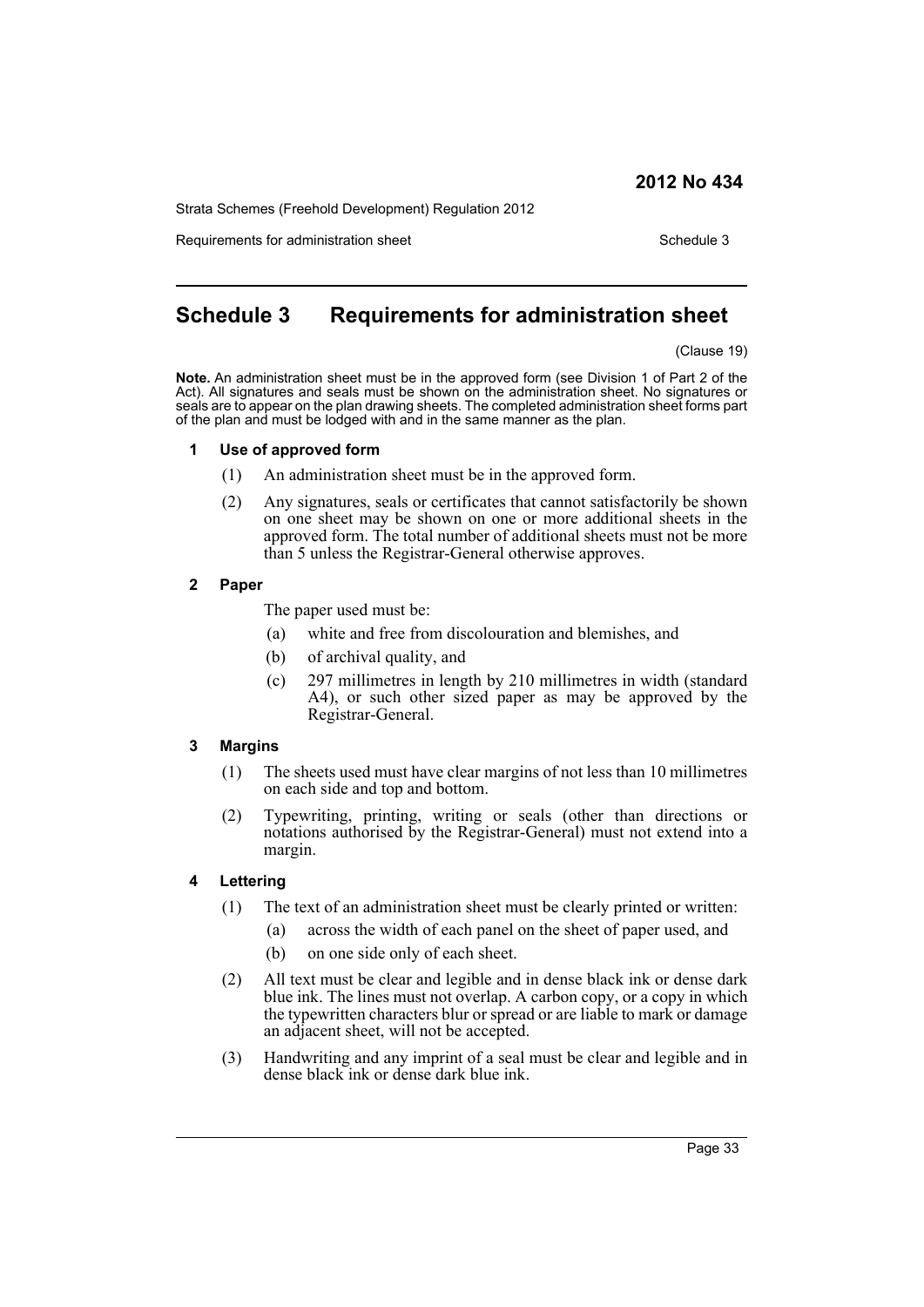Strata Schemes (Freehold Development) Regulation 2012

Schedule 3 Requirements for administration sheet

#### **5 Alterations**

- (1) Alterations must be made by striking through the matter intended to be altered and not by rubbing, scraping or cutting the surface of the paper or by using correction fluid.
- (2) Signatures or initials acknowledging alterations by interlineation or the striking through of matter must be placed in the margin as near as practicable to the alteration.

#### **6 Information to be included on multiple sheets**

If the administration sheet comprises more than one sheet:

- (a) each sheet other than the first sheet must repeat the heading on the first sheet, the strata certificate number and date of endorsement and the surveyor's reference, and
- (b) each sheet must be numbered sequentially in the top right hand corner of each sheet as "Sheet .......... of .......... sheets".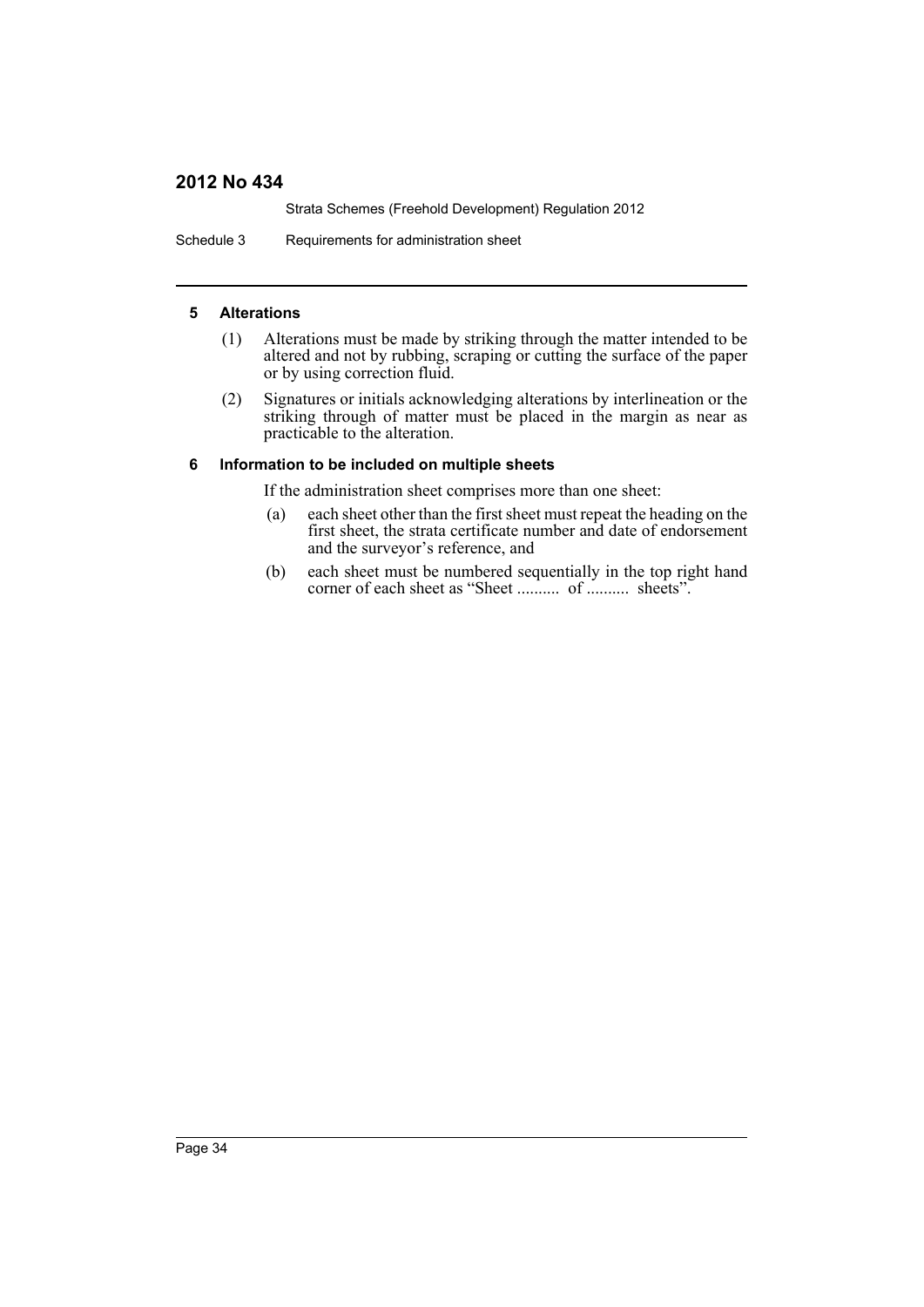Strata Schemes (Freehold Development) Regulation 2012

Requirements for lodging administration sheet electronically Schedule 4

# <span id="page-34-0"></span>**Schedule 4 Requirements for lodging administration sheet electronically**

(Clause 19 (2))

#### **1 File type in which image of document to be created**

Each sheet of the completed paper administration sheet complying with Schedule 3 that bears original signatures and seals must be scanned by the lodging party and an image created in a format approved by the Registrar-General.

#### **2 Multiple sheets**

An image of an administration sheet comprising more than one sheet must be created as a multipage file.

#### **3 Lodging procedure**

- (1) The completed administration sheet must be lodged electronically together with the plan.
- (2) The standard of the electronic file received by the Registrar-General must be acceptable to the Registrar-General.

**Note.** The completed paper administration sheet, bearing original signatures and seals, must be retained by the lodging party for a period of at least 7 years following the date of registration of the plan (see clause 33).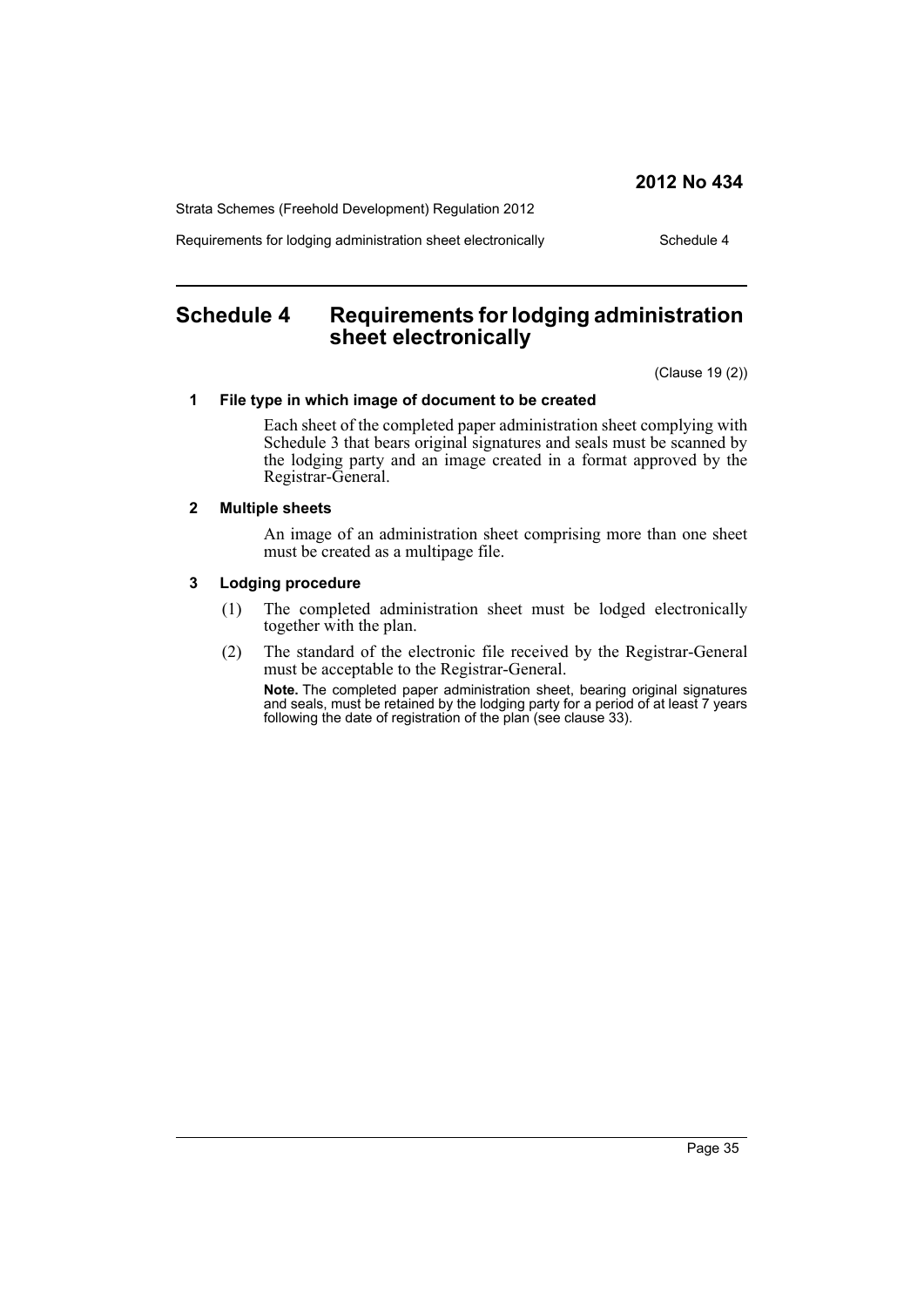Strata Schemes (Freehold Development) Regulation 2012

Schedule 5 Requirements for lodging other documents electronically

# <span id="page-35-0"></span>**Schedule 5 Requirements for lodging other documents electronically**

(Clause 27)

#### **1 File type in which image of document to be created**

Where a document other than an administration sheet is required to be lodged electronically with a plan, such as:

- (a) a strata development contract, or
- (b) a strata management statement, or
- (c) by-laws, or
- (d) any other documents required by the Registrar-General,

each sheet of the completed paper document is to be scanned by the lodging party and an image created in a format approved by the Registrar-General.

#### **2 Multiple sheets**

An image of a document comprising more than one sheet must be created as a multipage file.

#### **3 Lodging procedure**

- (1) The completed document must be lodged electronically together with the plan.
- (2) The standard of the electronic file received by the Registrar-General must be acceptable to the Registrar-General.

**Note.** The completed paper document, bearing original signatures and seals, must be retained by the lodging party for a period of at least 7 years following the date of registration of the plan (see clause 33).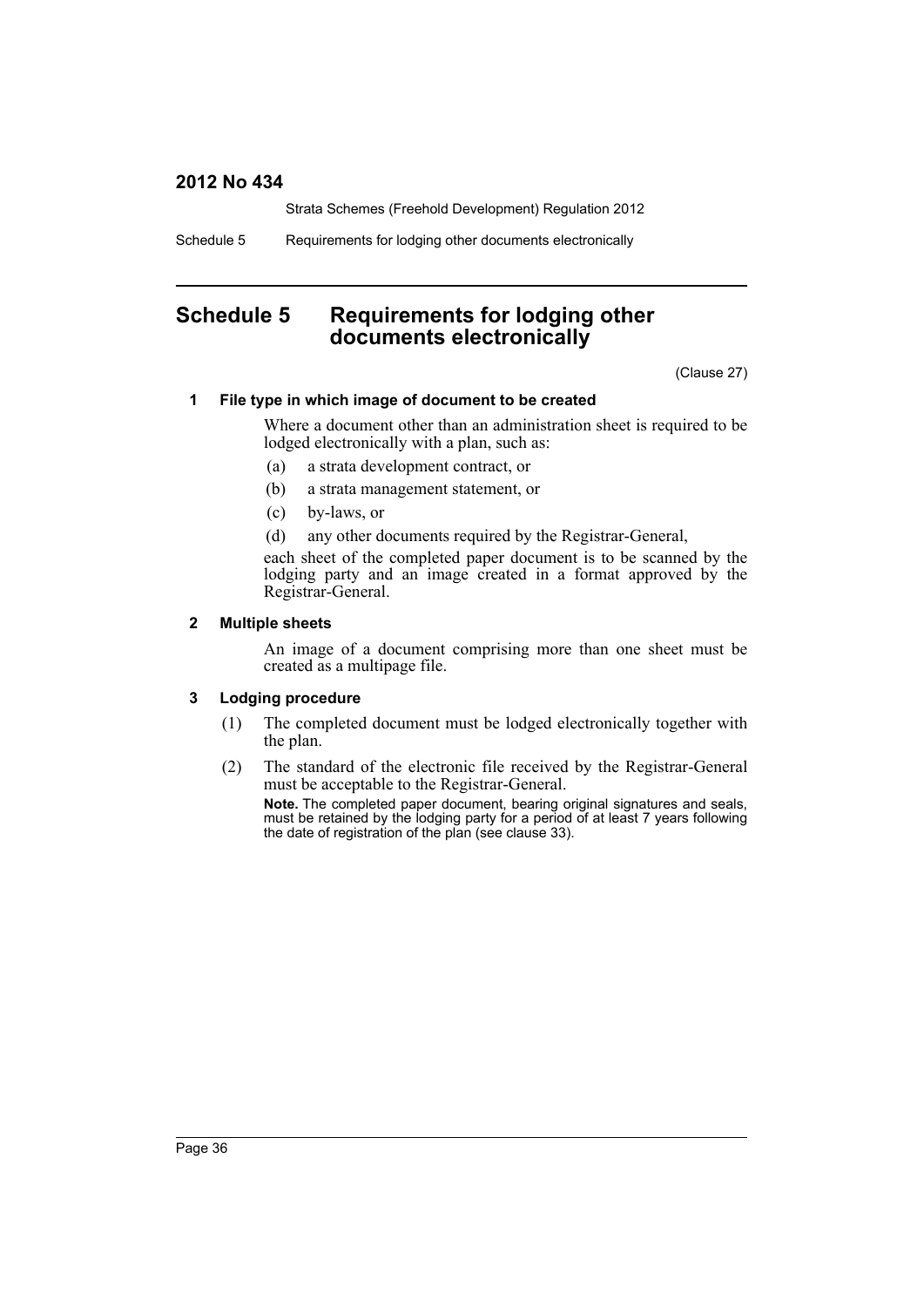Strata Schemes (Freehold Development) Regulation 2012

#### Fees Schedule 6

# <span id="page-36-0"></span>**Schedule 6 Fees**

### (Clause 34)

|              |                                                                                                                                                                       |                                                                                                                                                                                                                                                | \$                                                                                      |  |
|--------------|-----------------------------------------------------------------------------------------------------------------------------------------------------------------------|------------------------------------------------------------------------------------------------------------------------------------------------------------------------------------------------------------------------------------------------|-----------------------------------------------------------------------------------------|--|
| $\mathbf{1}$ |                                                                                                                                                                       | On lodgment of a plan for registration:                                                                                                                                                                                                        |                                                                                         |  |
|              | (a)                                                                                                                                                                   | comprising no more than 2 lots                                                                                                                                                                                                                 | 1,100.00                                                                                |  |
|              | (b)                                                                                                                                                                   | comprising more than 2 lots                                                                                                                                                                                                                    | 1,321.00                                                                                |  |
|              | excess of:                                                                                                                                                            | In addition, for each quarter-hour or part of a quarter-hour in                                                                                                                                                                                |                                                                                         |  |
|              | (a)                                                                                                                                                                   | the first 4 hours occupied in the examination of the<br>plan referred to in paragraph (a) above                                                                                                                                                | 52.00                                                                                   |  |
|              | (b)                                                                                                                                                                   | the first 6 hours occupied in the examination of the<br>plan referred to in paragraph (b) above                                                                                                                                                | 52.00                                                                                   |  |
|              |                                                                                                                                                                       | In addition, for the preparation and supply of a certificate of<br>title for common property in a strata scheme                                                                                                                                | 131.70                                                                                  |  |
|              |                                                                                                                                                                       | In addition, for each lot shown on the plan                                                                                                                                                                                                    | 131.70                                                                                  |  |
|              |                                                                                                                                                                       | In addition, if the plan is accompanied by a copy of the<br>proposed by-laws for the strata scheme                                                                                                                                             | 204.00                                                                                  |  |
|              |                                                                                                                                                                       | In addition, if the plan is accompanied by a section 88B<br>instrument, for each easement, restriction on the use of land,<br>positive covenant or profit à prendre to be created,<br>irrespective of the number of lots burdened or benefited | 102.00                                                                                  |  |
|              | In addition, if the plan is accompanied by a section 88B<br>instrument, for each easement to be released, irrespective of<br>the number of lots burdened or benefited |                                                                                                                                                                                                                                                | 102.00                                                                                  |  |
|              |                                                                                                                                                                       | In addition, if the plan is a strata plan of consolidation—for<br>each folio of the Register to be consolidated                                                                                                                                | 17.40                                                                                   |  |
| 2            | plan                                                                                                                                                                  | On lodgment of a substituted plan or any sheet of such a                                                                                                                                                                                       | 102.00                                                                                  |  |
| 3            |                                                                                                                                                                       | On lodgment of a section 88B instrument in substitution for<br>another such instrument or part of such instrument                                                                                                                              | Such fee as would be<br>appropriate to the<br>instrument as an<br>original lodgment fee |  |
| 4            |                                                                                                                                                                       | On lodgment of an application to amend a plan                                                                                                                                                                                                  | 102.00                                                                                  |  |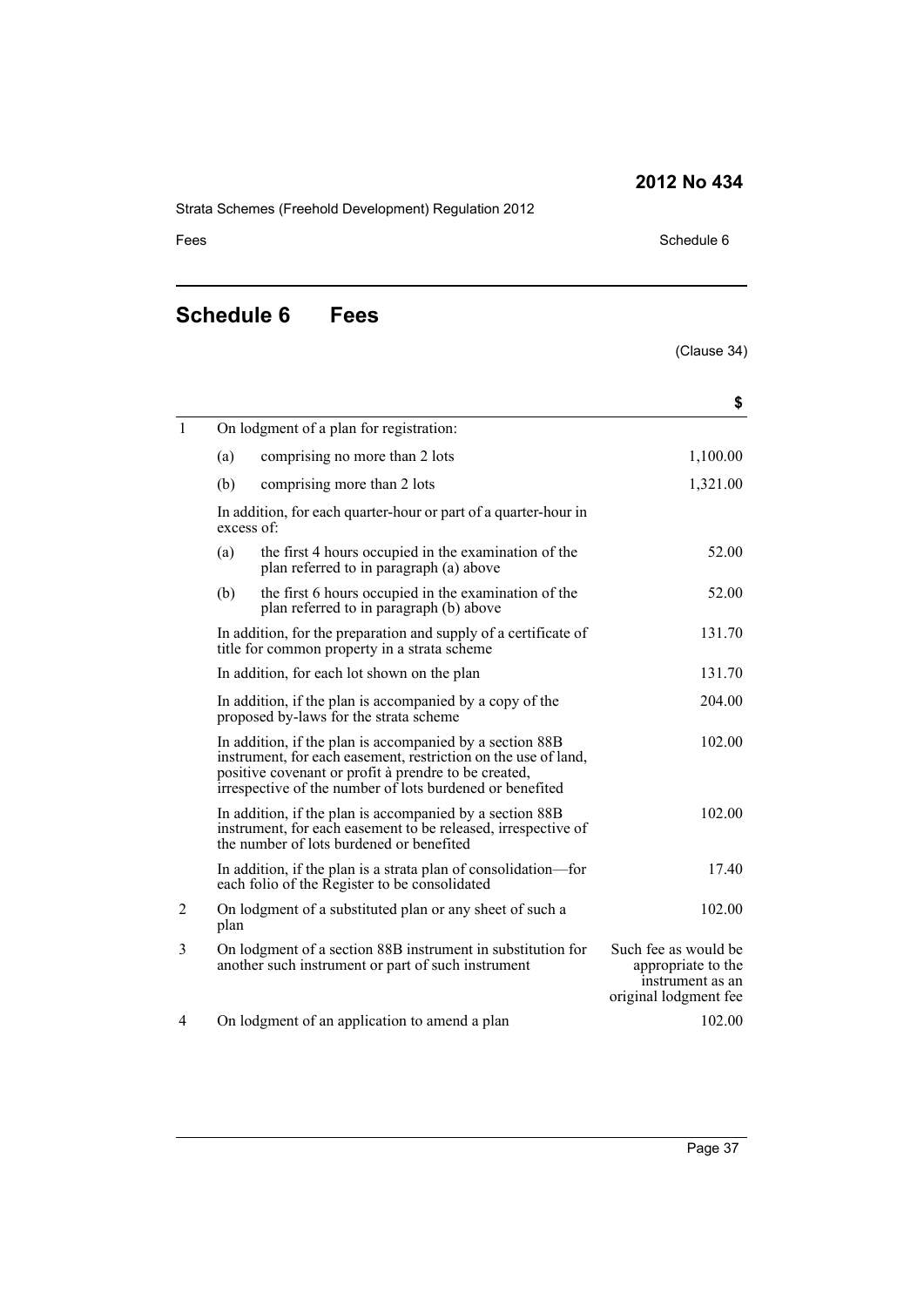Schedule 6 Fees

|    |                                                                                                                                                                                   | \$       |
|----|-----------------------------------------------------------------------------------------------------------------------------------------------------------------------------------|----------|
|    | In addition, if the application involves the amendment of a<br>certificate of title or folio of the Register:                                                                     |          |
|    | for the first certificate or folio<br>(a)                                                                                                                                         | 102.00   |
|    | for each certificate or folio after the first<br>(b)                                                                                                                              | 13.60    |
| 5  | For examining a plan before lodgment:                                                                                                                                             |          |
|    | comprising no more than 2 lots<br>(a)                                                                                                                                             | 1,210.00 |
|    | (b)<br>comprising more than 2 lots                                                                                                                                                | 1,453.10 |
|    | In addition, for each quarter-hour or part of a quarter-hour in<br>excess of:                                                                                                     |          |
|    | the first 4 hours occupied in the examination of the<br>(a)<br>plan referred to in paragraph (a) above                                                                            | 57.20    |
|    | (b)<br>the first 6 hours occupied in the examination of the<br>plan referred to in paragraph (b) above                                                                            | 57.20    |
| 6  | On lodgment of a notification of change of by-laws                                                                                                                                | 102.00   |
| 7  | On lodgment of a notice of conversion                                                                                                                                             | 102.00   |
| 8  | On lodgment of a notification of change of address for<br>service of notices on an owners corporation                                                                             | 102.00   |
| 9  | On lodgment of an order varying a strata scheme                                                                                                                                   | 102.00   |
| 10 | On lodgment of an application for an order terminating a<br>strata scheme                                                                                                         | 102.00   |
|    | In addition, for each quarter-hour or part of a quarter-hour<br>occupied in examining the application                                                                             | 52.00    |
| 11 | On lodgment of an order terminating a strata scheme                                                                                                                               | 102.00   |
| 12 | On lodgment of a certificate that the initial period has<br>expired, given by an owners corporation pursuant to section<br>$9(3)(d)(i)$ , 13 (2) (b) (i) or 28 (4) (b) of the Act | 102.00   |
| 13 | On lodgment of a strata management statement                                                                                                                                      | 336.00   |
| 14 | On lodgment for registration of a strata development<br>contract                                                                                                                  | 220.00   |
| 15 | On lodgment for registration of an amendment to a strata<br>development contract                                                                                                  | 102.00   |